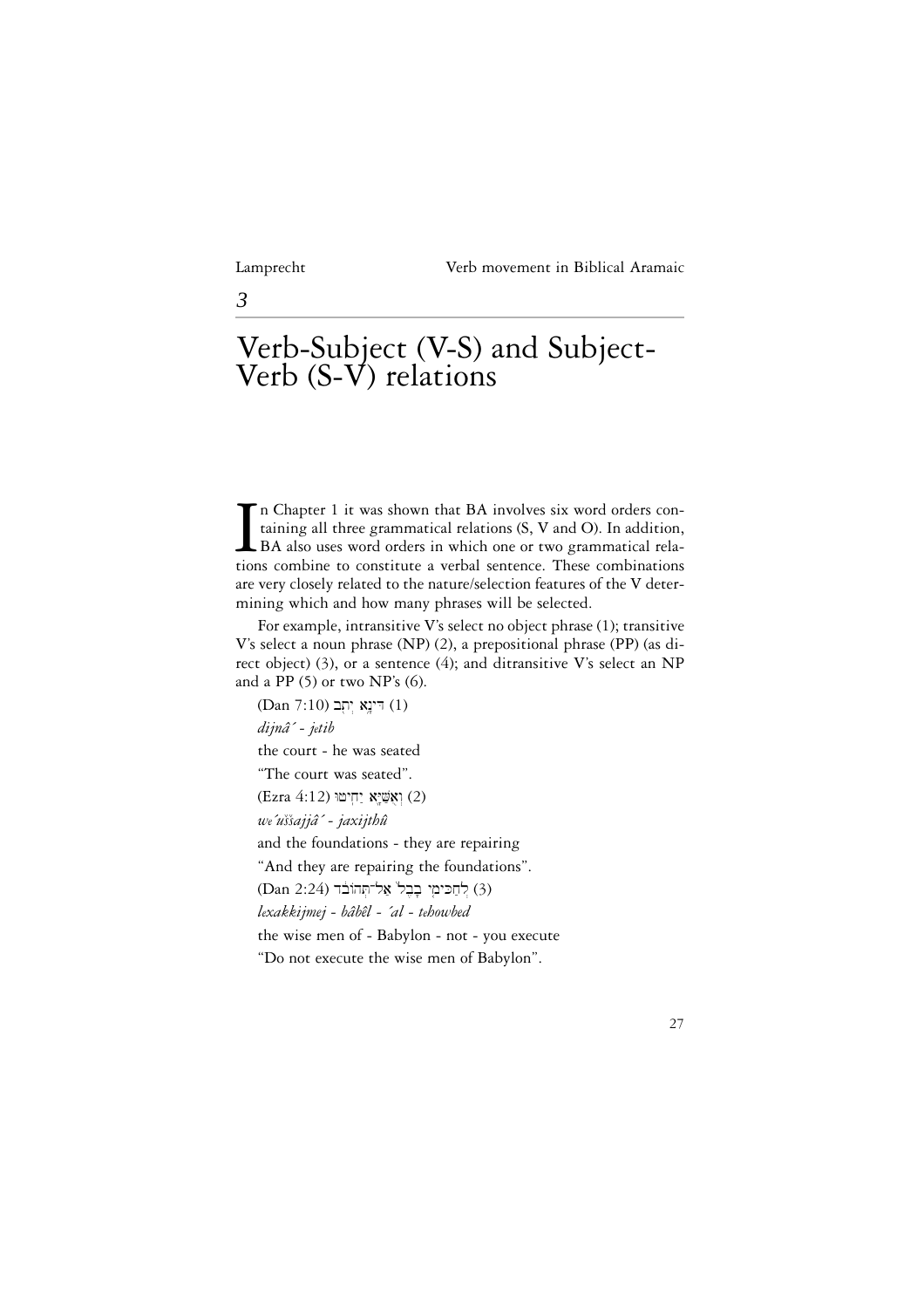(Ezra 4:15) וְתוּדֵע דִּי קְרִיתָא דָוּךְ קְרִיאָ (4) *wetinda` - dij - qirjetâ´ - dâk - qirjâ´ - mârâdâ´* and you will find - that - the city - this - the city - the rebellious "And you will find that this city is a rebellious city". (5) יָהְבַ חָכְמְתָא<sup>'</sup> לְחַכּימוֹן (12:21) (5) *jâheb - xôkmetâ´ - lexakkijmijn* gives - the wisdom - to the wise "He gives wisdom to the wise". (Dan 2:5) וּבָתּיכְוֹן נִוָלִי יִתְּשָׂמְוּן (6) *ûbâttejkown - newâlij - jitshâmûn* and houses your - rubble - he will have to turn "And he will have turned your houses into rubble".

The combinations of grammatical relations originating from the nature/selection features of the V will be taken as the point of departure in order to expound systematically the nature of the word orders V-S, S-V, V-O, O-V, V-S-O, V-O-S, S-V-O, S-O-V, O-V-S, O-S-V as well as word orders with a double object. In this way the hypothesis that V movement can adequately explain the various word orders found in BA will gradually unfold.

This chapter will determine the way in which word order in sentences with intransitive V's can be derived. In BA, sentences with intransitive V's reveal V-S and S-V word order. Various classes of conjugation (Perfect, Imperfect and Participle)<sup>1</sup> as well as various kinds of sentences (for instance simple or complex sentences) will serve as further distinction in determining word order.

Once a suitable extension of V movement  $(3.2)$  and NP movement  $(3.4)$  has been motivated in the MP, V movement  $(3.3)$  and NP movement (3.5) in BA will be dealt with. Finally the derivation of the V-S and S-V word orders in BA will be discussed.

<sup>1</sup> The terms Perfect, Imperfect and Participle are used purely to express the nomenclature of the verb form.

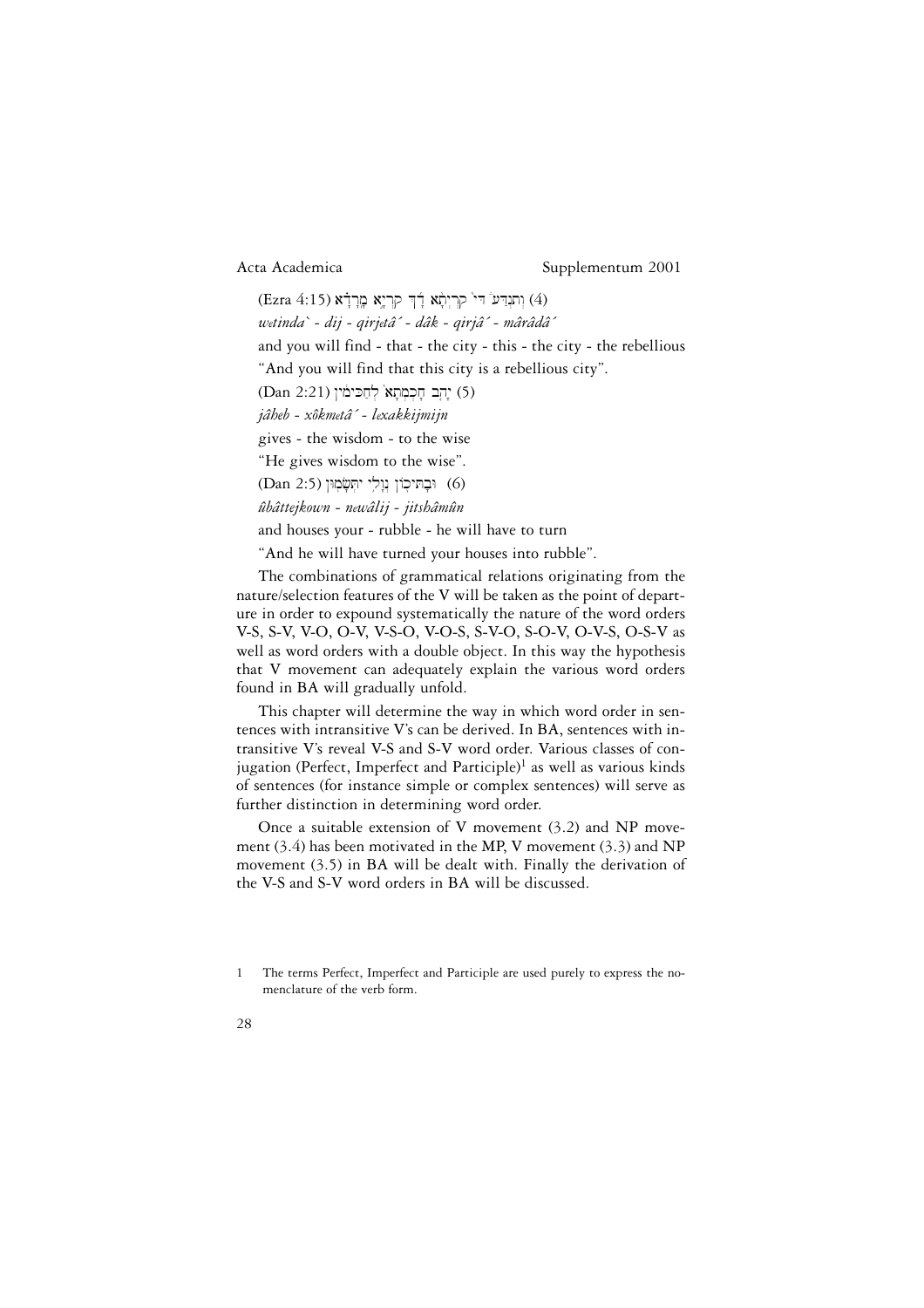# 3.1 Verb movement in MP

## 3.1.1 Verb movement

It has been suggested in the literature that languages rich in inflection consequently have V-to-Infl movement in their grammars (Lightfoot & Hornstein 1994: 8).2 What is meant by this V-to-Infl movement which also involves the inflectional features of V?

In the MP the lexical heads are occupied by fully inflected forms (stems plus Infl-suffixes). These forms all reveal a feature associated with the Infl-suffixes. The functional heads are likewise occupied by features associated with Infl morphology (as opposed to Infl morphology itself). The features associated with the Infl morphology of lexical categories have to license those represented in the functional heads. The requirement that morphological features must be licensed necessitates the movement of lexical units to positions in the functional domain. The licensing of inflected units therefore implies the movement of inflected units to positions in the functional domain. Licensing therefore takes place by determining whether features associated with Infl morphology coincide with features represented in the functional heads. The Agr head contains V-features *inter alia* and these consequently have to be licensed against the Agr-adjuncted verb.

By way of explanation, Hoekstra & Zwart's (1994: 200) exposition on feature licensing is reproduced here:

All these features are twofold and are best illustrated by way of person congruence. A construction such as "I walk" reveals the presence of a feature (first person). This feature is represented in AgrS (previously Infl). This feature (first person) is morphologically represented twice in the sentence, first by the V "walk" and secondly by the S "I". "Walk" is a head while "I" is a noun. "I" has to be moved to Spec-AgrS.

Feature licensing, therefore, occurs twice: first between the head AgrS and "I" and secondly between the head AgrS and "walk". Chomsky (1992) calls the feature of AgrS licensed by the Spec ("I") the N-feature and the feature of AgrS licensed by the head ("walk") the V-feature. The congruence between "I" and "walk" is rendered

<sup>2</sup> Cf the exposition of V movement in Chapter 2.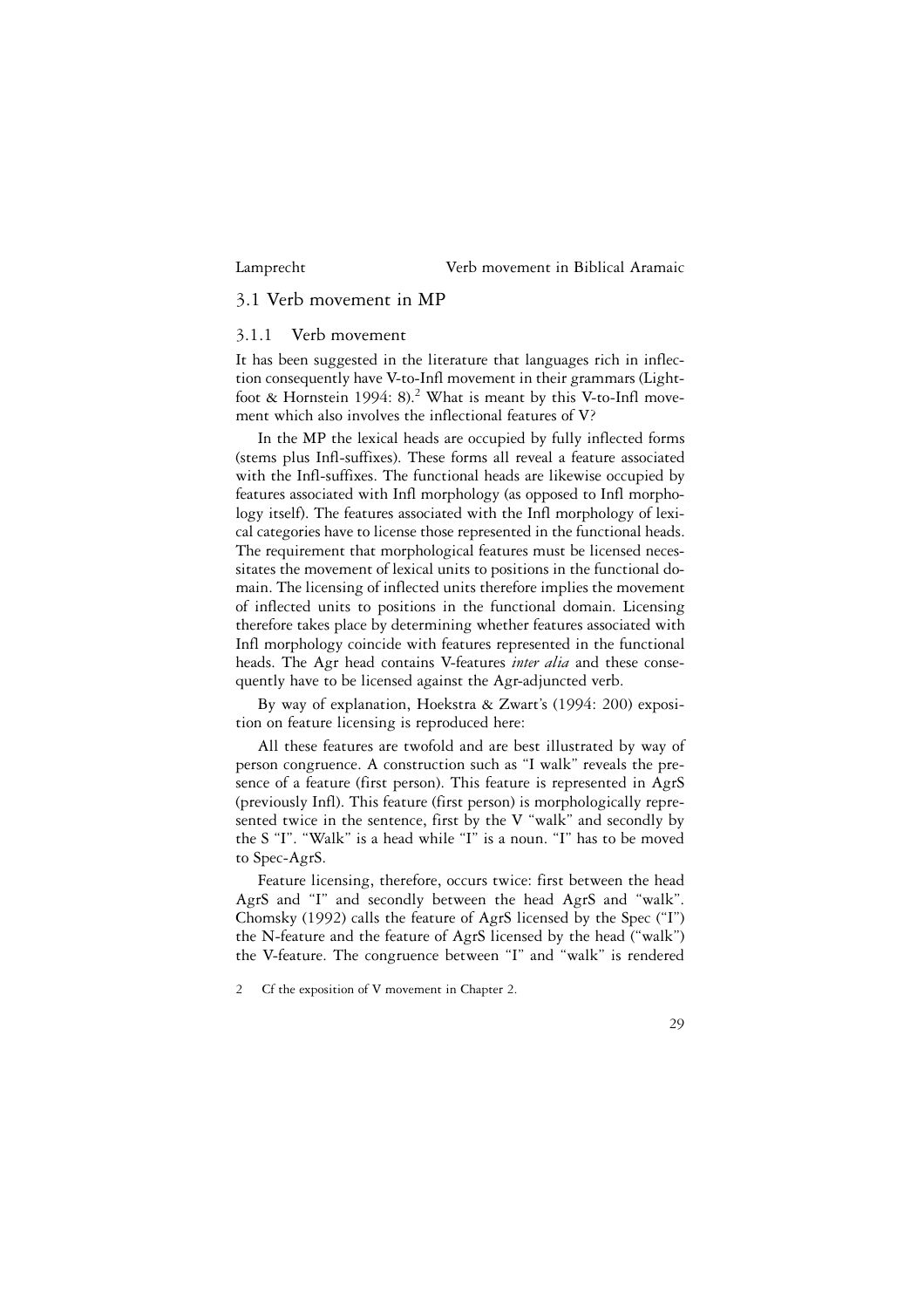possible exclusively by the intervention of the functional head AgrS. Factually "I" and "walk" are not congruent at all, but each of them agrees with AgrS.

Chomsky (1992) accords to the N-features and the V-features a certain binary value. In what follows, the nature of these features is explained.

#### 3.1.2 The nature of the features of functional categories

As indicated in Chapter 2, these features are divided into two groups, *viz* strong and weak. Both of these have been licensed in the course of a derivation and are eliminated in order to bring about congruence. The difference between them centres on the question of whether licensing should take place in the overt or the covert syntax: in other words, prior to or subsequent to spell-out. A strong feature has to be eliminated before spell-out by licensing it against another feature or category within the structure (in particular a substantive category). A strong feature not licensed prior to spell-out is visible on PF and causes the derivation to crash at that level. A weak feature, however, is not visible on PF and may occur unlicensed at that level. The licensing and elimination of weak features need not take place prior to spell-out, but may be postponed until the covert syntax. In fact it is a basic assumption that movement creating the structural configuration wherein the features of a category can be licensed should take place as late as possible in a derivation, and should happen only when the category itself may benefit in that one or more of its own features can be licensed thereby.

#### 3.1.3 Implications for word order

Why is it then so important to know whether overt, syntactical V movement took place or not? Ouhalla (1994: 42) offers two reasons for this. First, V movement is directly responsible for the derivation of the order of S in relation to V, at least in some of the V-S-O languages. Secondly, it is also directly responsible for the derivation of the order of the Infl morphemes in the verbal complex. Moreover, V movement is also responsible for the derivation of the internal structure of the verbal complex (the order of the Infl morphemes), as well as the order of V in relation to its complements.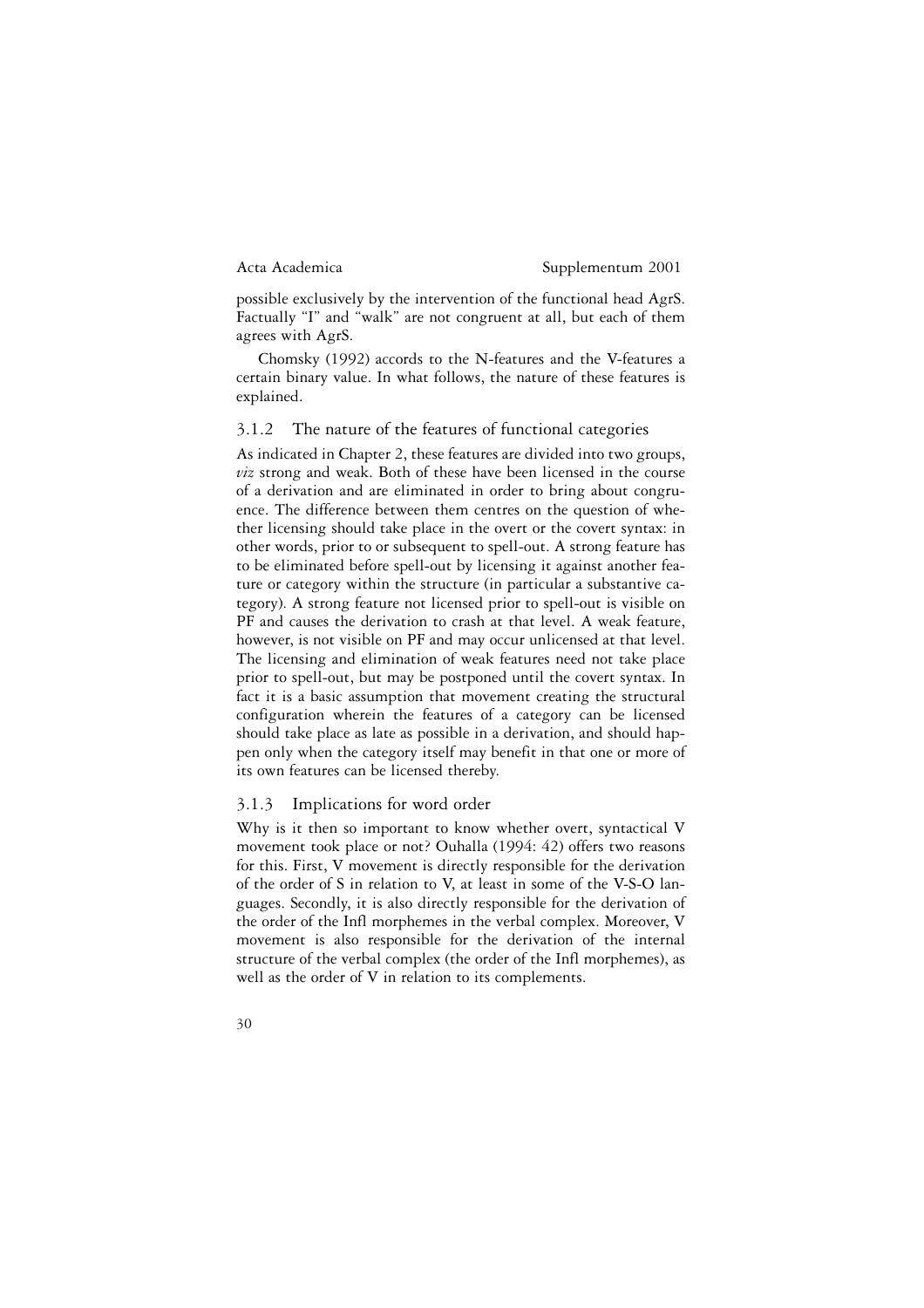$\overline{a}$ 

# Lamprecht Verb movement in Biblical Aramaic

It is therefore common practice among linguists studying the derivation of word orders in languages to take overt V movement as an argument explaining a distinct word order for a specific language, and/or to classify several languages in terms of word order.<sup>3</sup>

# 3.2 Verb movement in BA

# 3.2.1 The grammatical relation V

The verb in BA has numerous overt inflectional features. The stem of the verb btk (*ktb*) has always been lavishly supplied with affixes !˜WbT]k]T (*tiktebûn*), which may be prefixes btkT (*ti*-), infixes bT]k] (-*te*-) or suffixes (- $\hat{u}$ ), and which classify the verb as belonging to one of three types:

A. A particular stem formation

Stem formations in BA are mutually related and are traditionally ta-^ bulated as follows (7):

| (7)            |                 |         |             |
|----------------|-----------------|---------|-------------|
| Stem formation | Active          | Passive | Reflexive   |
| Simple         | Qethal          | Oethijl | Hitgethal   |
| Intensive      | Oaththel        |         | Hitgaththal |
| Causative      | Haqthell'aqthel | Hôqthal |             |
|                | Šaqthel         |         | Histagthal  |

The name given to a stem formation is derived from the application of a particular verb pattern to the verb lfq (*qthl*).

B. The conjugation of a stem formation.

In BA the following classes of conjugation occur: Perfect, Imperfect, Imperative, Jussive, Infinitive and Participle.

3 In addition cf *inter alia* Koopman & Sportiche (1991) who succeeded in describing a specific word order for English, French, Vata (Class 1 languages) and Italian and Japanese (Class 2 languages) by positioning the subject (VP-internal or VP-external). Ouhalla (1994: 43) uses V movement and the order of the subject to determine the word order in Arabic. Borer (1995) employs V movement to explain the change from V-S-O word order to S-V-O word order in Modern Hebrew.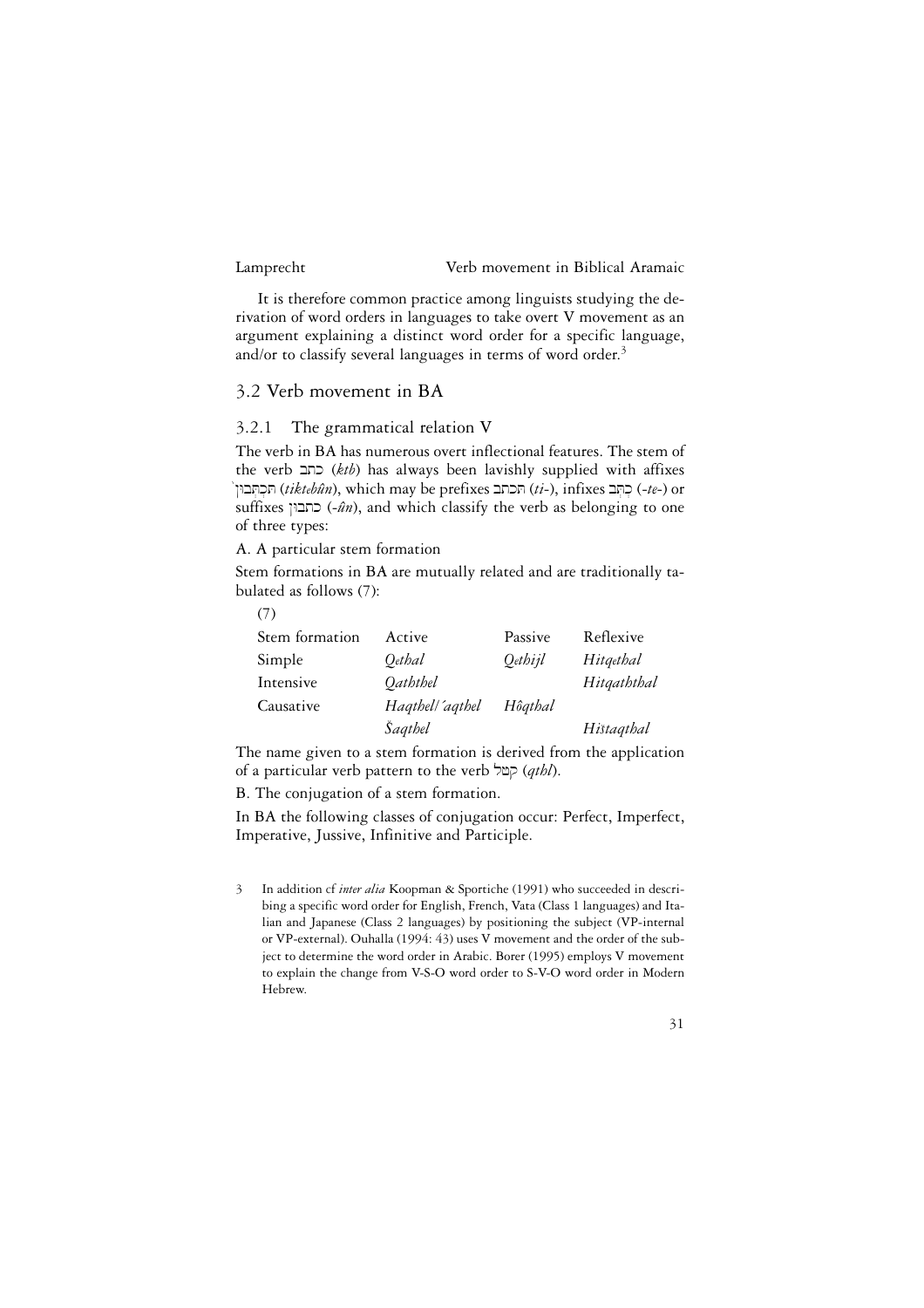A class of conjugation pertaining to a stem formation is recognisable by the various affixes added to the stem of the verb in order to designate it as a particular form, known as a class of conjugation or a formation of stem.

C. A specific feature of congruence (gender, number and/or person) in the class of conjugation, as applicable (8)-(13):

The verb btk (*ktb*) in the Qethal active stem formation in the various classes of conjugation has the following forms:4

(8) Perfect - Qethal active

|  | (person, gender, number) |
|--|--------------------------|
|  |                          |

|                               | $(\text{pctsoni}, \text{gctuct}, \text{numet})$ |               |                |                 |
|-------------------------------|-------------------------------------------------|---------------|----------------|-----------------|
| $3 \text{ m.s.}$              | כְּתָב                                          | (ketab)       |                | He wrote        |
| 3 f.s.                        | כתִבָת                                          | (kitbat)      |                | She wrote       |
| 2 m.s.                        | כתבת                                            | (ketabt)      |                | You wrote       |
| 1 s.                          | כתִבת                                           | (kitbet)      |                | I wrote         |
| 3 m.pl.                       | כִּתֲבוּ                                        | (ketabû)      |                | They wrote      |
| 3 f.pl.                       | כִּתֲבָה                                        | (ketabâh)     |                | They wrote      |
| 2 m.pl.                       | קתַבְתּוּן                                      | (ketabtûn)    | $\overline{a}$ | You wrote       |
| 1 pl.                         | כְּתַבְנָא                                      | (ketabnâ^)    |                | We wrote        |
| (9) Imperfect - Qethal active |                                                 |               |                |                 |
|                               | (person, gender, number)                        |               |                |                 |
| $3 \text{ m.s.}$              | יכְתָּב                                         | (jiktub)      |                | He will write   |
| 3 f.s.                        | תכתב                                            | (tiktub)      |                | She will write  |
| 2 m.s.                        | תכתב                                            | (tiktub)      | $\overline{a}$ | You will write  |
| 1 s.                          | אָכְהָב                                         | $(\hat{e}k\n$ | $\overline{a}$ | I shall write   |
| 3 m.pl.                       | יכִתְּבוּן                                      | (jiktebûn)    | $\overline{a}$ | They will write |
| $3$ f.pl.                     | יכתּבן                                          | (jiktebân)    | $\overline{a}$ | They will write |
| 2 m.pl.                       | תכתבון                                          | (tiktebûn)    |                | You will write  |
|                               |                                                 |               |                |                 |

4 Cf Bauer & Leander (1927: 88-170) for a complete and authoritative paradigmatic exposition.

1 pl. bTuk]n (*niktub*) - We shall write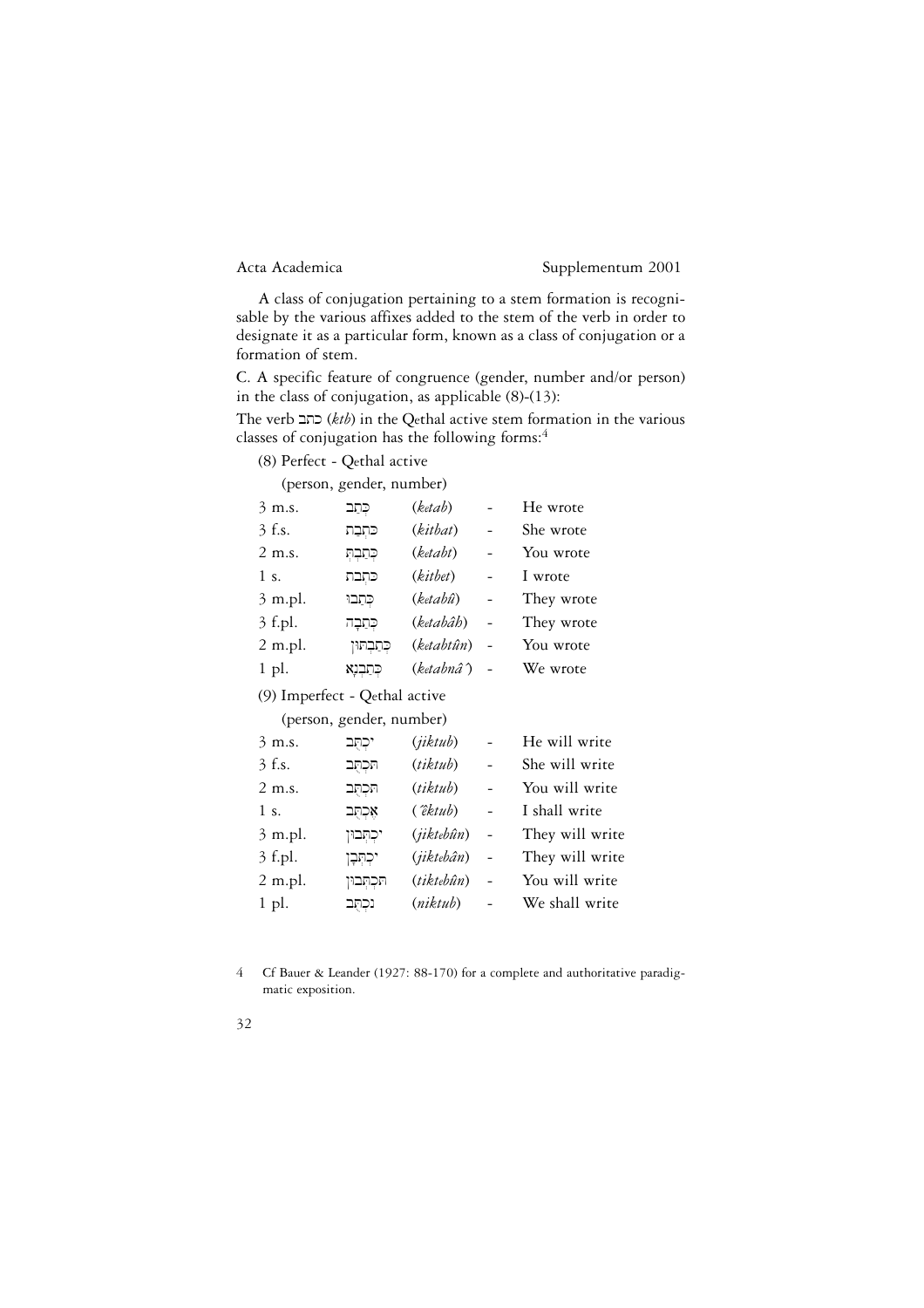| Lamprecht                                 |                          |                              | Verb movement in Biblical Aramaic         |
|-------------------------------------------|--------------------------|------------------------------|-------------------------------------------|
| (10) Imperative - Qethal active           |                          |                              |                                           |
|                                           | (person, gender, number) |                              |                                           |
| 2 m.s.                                    | כִּתֻּב                  |                              | $(ketub)$ - You (m.) write!               |
| 2 f.s.                                    |                          |                              | רְחֻבִי (ketubij) - You (f.) write!       |
| $2 \text{ m.pl.}$                         |                          |                              | ָכְתְּבוּ (ketubû) - You (m.pl.) write!   |
| (11) Jussive - Qethal active              |                          |                              |                                           |
|                                           | (person, gender, number) |                              |                                           |
| $3 \text{ m.s.}$                          | יכתב                     | $(jiktub)$ -                 | He write!                                 |
| $3$ f.s.                                  |                          | תּכְתֻב <i>(tiktub</i> )     | She write!                                |
| 3 m.pl.                                   |                          |                              | יִכְתְּבוּן (jiktebûn) - They (m.) write! |
| $3$ f.pl.                                 |                          |                              | יִכְתְּבָן (jiktebân) - They (f.) write!  |
| (12) Infinitive construct - Qethal active |                          |                              |                                           |
|                                           | מכתב                     | ( <i>miktab</i> ) - to write |                                           |
| (13) Participle - Qethal active           |                          |                              |                                           |
|                                           | (gender, number)         |                              |                                           |
| m.s.                                      | כָתב                     | (kâteb) –                    | (He) wrote                                |
| f.s.                                      | כְּתְבָה                 | (kâtebâh) -                  | (She) wrote                               |
| m.pl.                                     | כְּתְבין                 |                              | $(k\hat{a}tebijn)$ - (They)(m.) wrote     |
| f.pl.                                     | ַפְּתִבָן                | (kâtebân) -                  | $(They)(f.)$ wrote                        |
|                                           |                          |                              |                                           |

The Participle class of conjugation is by definition a verbal adjective. In BA syntactically the participle functions as a verb, noun or adjective.

The strong/weak feature distinction of Agr and T in BA will now be determined.

# 3.2.2 The nature of V-features in BA

There are *inter alia* complete sets of Perfect, Imperfect and Participle conjugation classes for each of the stem formations in (7). It is generally accepted that all these features are reflected in T and are therefore strong for the Perfect, Imperfect and Participle classes of conjugation.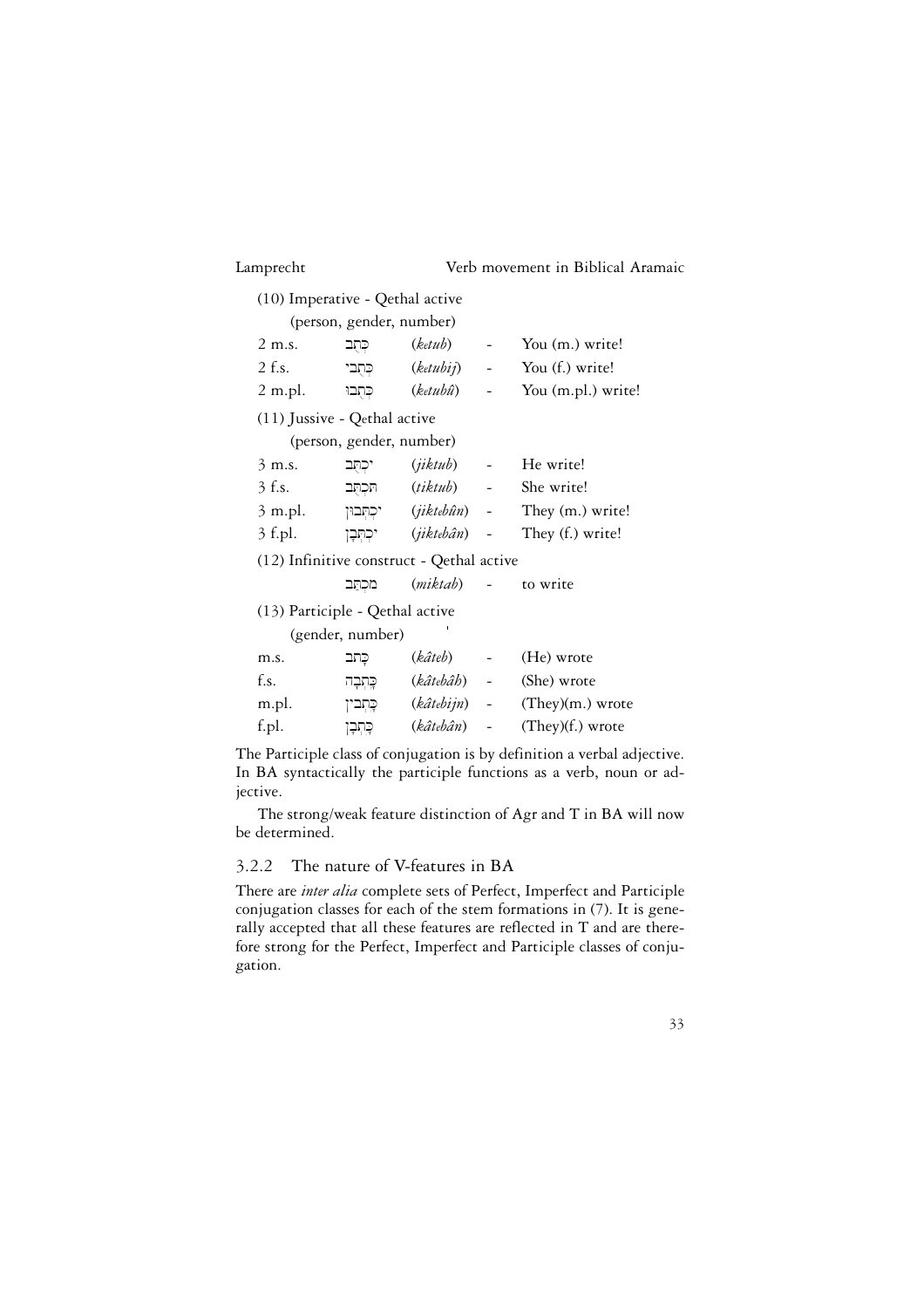Comparing (8) and (9) with (13), the features of congruence of a Participle class of conjugation appear to differ materially from those of Perfect and Imperfect classes of conjugation. A Participle only has gender and number, while the Perfect and Imperfect have person as well as gender and number. Hence, the V-features of AgrS in Participles are deemed to be weak, while the V-features of AgrS in the Perfect and Imperfect are considered strong. This may be illustrated by the sentence in (14), which comprises an Imperfect class of conjugation without any overt S:

(Dan 3:15) הפלון (Dan 3:15) *tippelûn* fall down you "You fall down".

Morphology: Qethal stem formation, Imperfect class of conjugation, second person masculine singular of the verb (npl).

The operation of projection creates a VP with a vacant position for an argument which will receive the Agent position (15):



The SpecVP2-position is vacant<sup>5</sup> because the overt argument which could act in the Agent position (independently of the verb) is not present.

Even if the argument receiving the Agent position has not been overtly filled, the subject can be identified by the overt inflectional features of the verb (cf also Naudé 1993: 22 in this regard). The subject position is filled by an empty category designated as pro.<sup>6</sup>

- 5 Chomsky (1981: 335) mentions an unextended category, styled a zero category in order to distinguish it from an empty category like pro. Both are devoid of a phonological matrix, but the zero category is completely without content, whereas the empty category still has features.
- 6 A salient feature of a pro-drop language is that it lacks a pronominal subject in a finite clause. In these terms BA is a pro-drop language. This argument is an

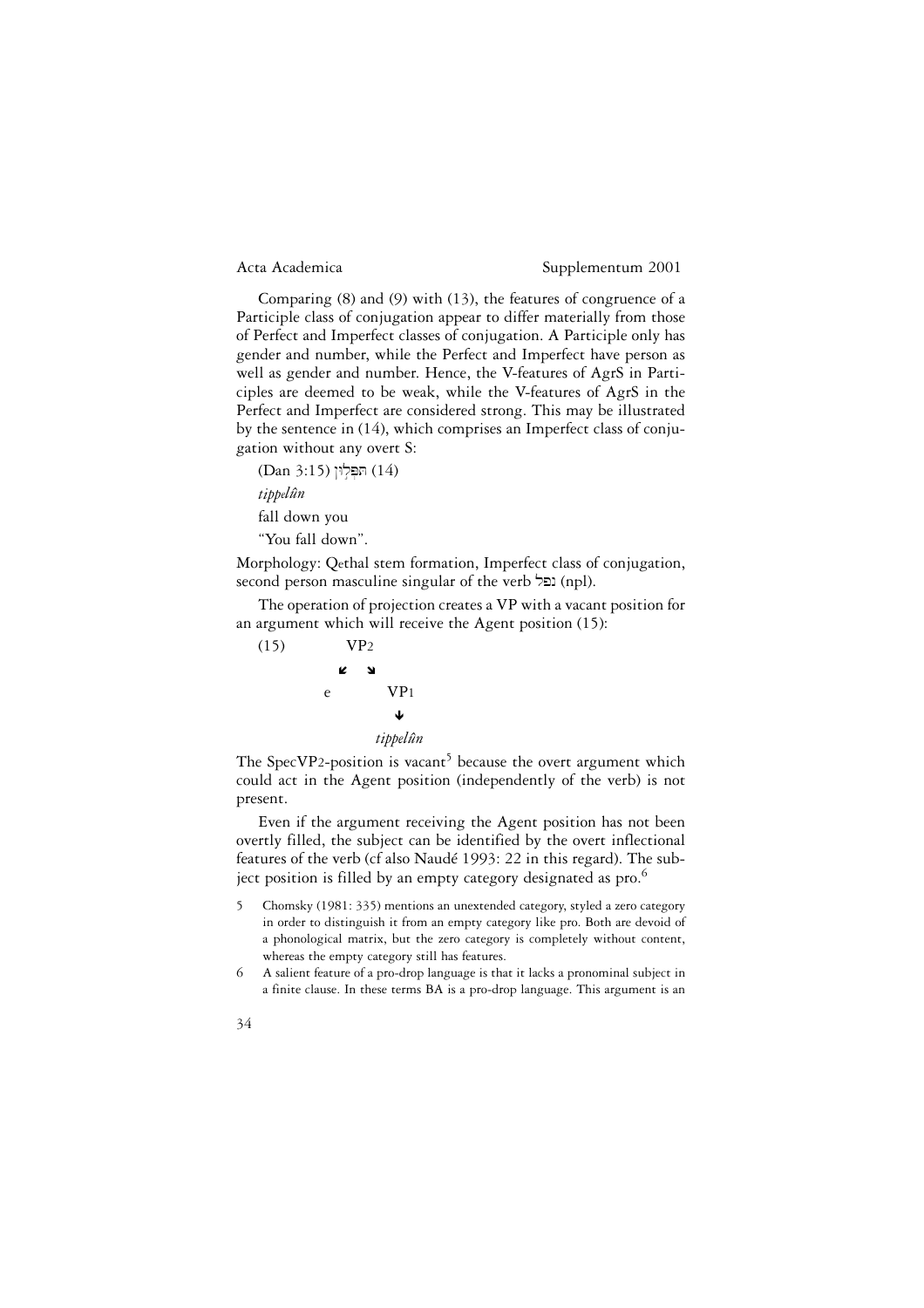Chomsky (1992: 14) following Rizzi (1982, 1986) shows that pro is licensed in a Spec-head relation for a strong V-feature on AgrS. It is accordingly presumed that AgrS reveals a strong V-feature.

The V-features of the Perfect and Imperfect classes of conjugation may be summarised as follows (16):

(16)

T - V-features = strong AgrS - V-features = strong

V movement of the Perfect and Imperfect to T and AgrS is enforced in overt syntax/prior to spell-out because strong features on T and AgrS have to be licensed.

The V-feature of AgrS in the Participle conjugation class appear weak as is shown in the derivation (17):

 $(Dan 3:25)$  אנה חוֹה (17) *´anâh xâzeh* I - see

"I see".

Morphology: hzj;(*xâzeh*) - Qethal Participle masculine singular of the stem חזה  $(xzb)$ .

Morphology: hn:!a}(*´anâh*) - Independent pronoun 1 singular.

In any other case than in the example of (14), *xâzeh* with a non-overt subject would be ungrammatical in BA (Naudé 1993: 22). The GToperation with a participle takes place as follows:

The operation of projection creates a VP with a vacant position for an argument about to receive the Agent role. Merging positions, the NP *´anâh* in the empty VP2 position forms the Spec of *xâzeh* and *xâzeh* the head of VP:

empty NP indicated by pro. The fact that the subject may occur covertly is not the only feature distinguishing pro-drop languages from non-pro-drop languages. A further feature is that the subject may occupy a post-verbal position (Haegeman 1994: 19-20). The empty category pro in (15) must be marked [+ pronominal] with the subsequent feature [- anaphoric] and pro is accordingly called a pure pronominal. Cf Waher (1991: 21-6). Cf in addition Naudé (1991, 1993) for an exposition of BA as a pro-drop language.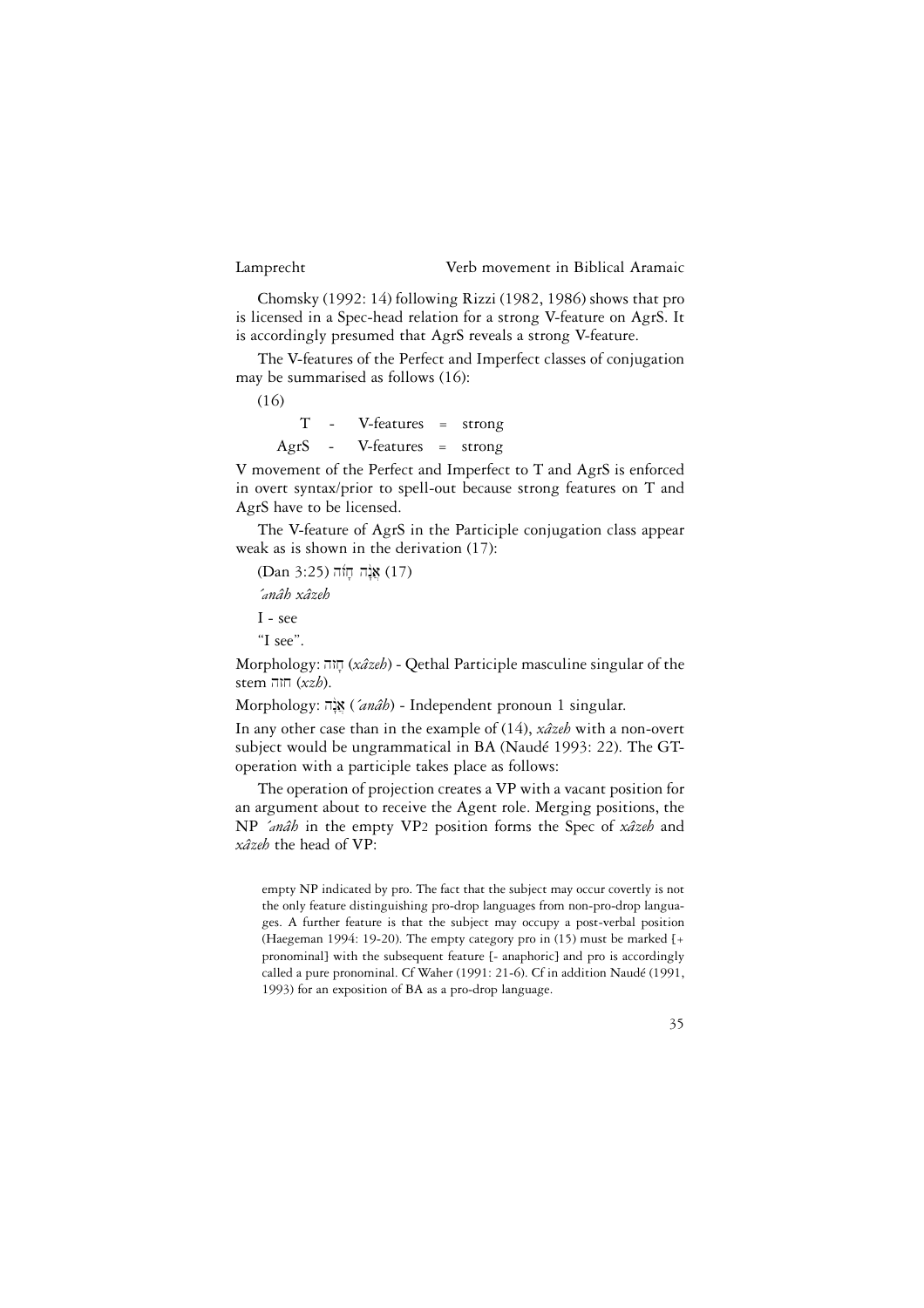(18)

Acta Academica Supplementum 2001



In cases where the argument receiving the Agent position is not overtly filled, the subject cannot be identified by the overt inflectional features of the Participle. Consequently an empty subject can never be licensed. In the case of the Participle a subject is required as a matter of necessity. In BA, AgrS with the Participle shows weak Vfeatures. The V-features of the Participle conjugation class may be summarised as in (19):

(19) T - V-features = strong AgrS - V-features = weak

V movement from the Participle conjugation class to T is enforced in overt syntax/before spell-out in that the strong features of T have to be licensed. V movement from the Participle conjugation class to AgrS are not enforced because weak features are only licensed in covert syntax. Non-overt V movement does take place from T to AgrS on LF to license the weak N-features of AgrS.

#### 3.3 Noun movement in MP

The same operations apply to NP movement as to V movement in MP. It is convenient to repeat the revelant operations here.

#### 3.3.1 Nature and features

NP movement is primarily enforced by the strength/weakness of what are referred to as N-features. N-features are those used to license the corresponding morphological features of the maximal projections (XPs). Such features include *inter alia* those associated with NPs like Case features and j features (person, gender, number). The licensing of N-features takes place by way of Spec-head agreement and the Spec position of the functional head. It is brought about by the application of XP movement.

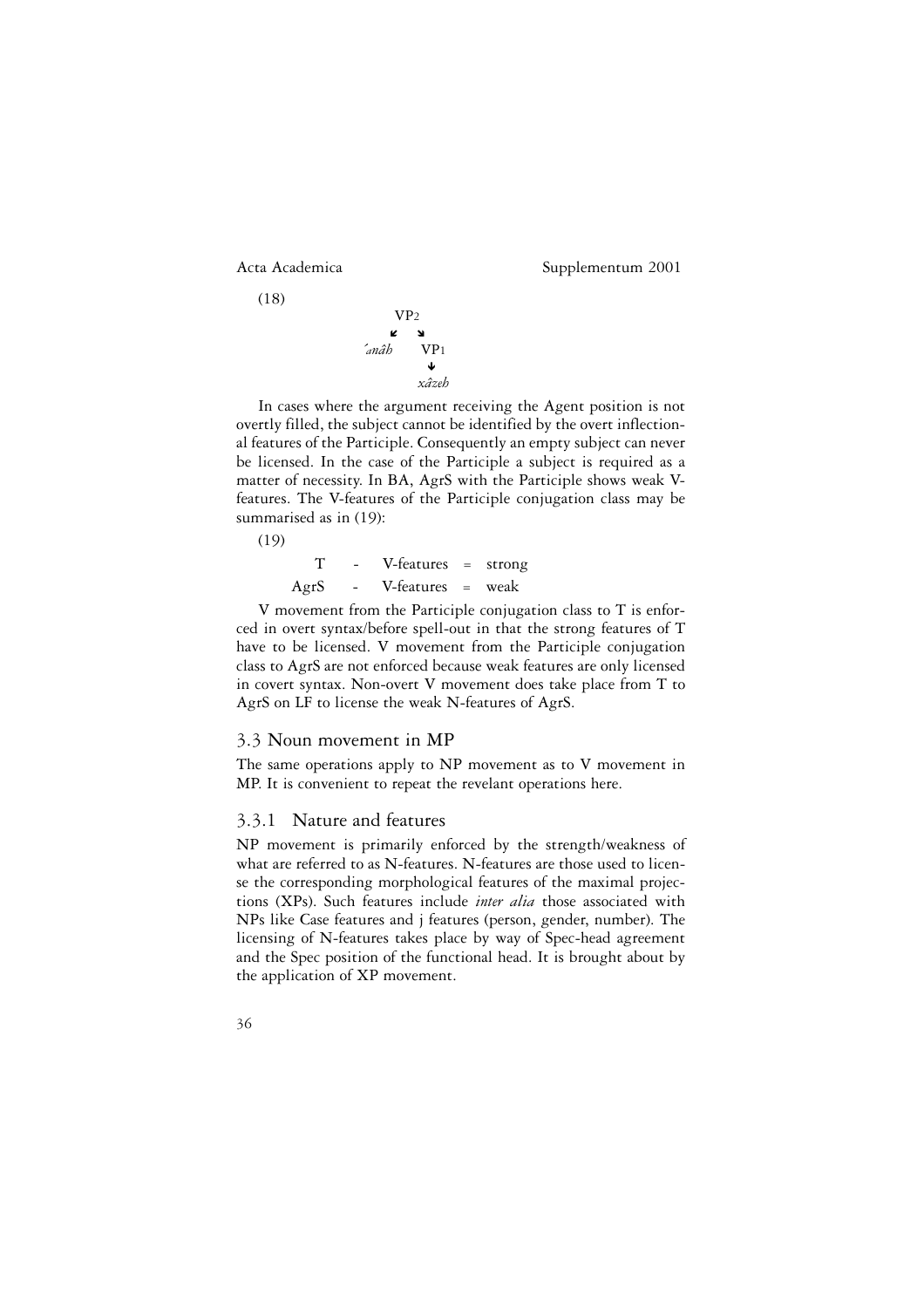MP requires that once a feature is strong, it has to be licensed on PF for elimination prior to spell-out. The licensing and elimination of weak features does not take place prior to spell-out, but is postponed until the covert syntax.

# 3.3.2 The implications for word order

Where an NP (more specifically the S relation) reveals weak N-features, the question arises as to what sentence position (or S relation) the NP occupies.

Borer (1995: 527) indicates that in some languages the nominative case is available in the Spec of the highest projection (in this case the Spec-AgrSP), while in other languages a lower Spec position remains *in situ*.

Nouns are removed from the lexicon with all their morphological features including case and  $\phi$ -features (Chomsky 1992: 41). Case features are licensed in their functional domain. In all languages with strong case features, overt movement for licensing takes place; in other instances it is postponed until LF. Case is not accorded by head government, but in a Spec-head relation (Chomsky 1992: 25).

# 3.4 Noun movement in BA

# 3.4.1 The grammatical S relation

In all the traditional expositions of BA the terms nominative, genitive and accusative are used to indicate the various syntactic functions of the noun, but in accordance with the overt morphological form of the noun, no trace of case can be found.<sup>7</sup> Take for instance the following examples where the same noun is used to perform various syntactic functions (20)-(23):

Noun ˜l;ya (*´ijlân*) translation: tree Noun determined an…l;ya (*´ijlânâ´*) translation: the tree As Subject (Dan  $4:8$ ) רְבָה אִילַנָא וּחָקף (20) *rebâh - ´ijlânâ´ - ûteqip*

7 Aartum (1959: 7) shows that case particles also occurred in Proto-Semitic.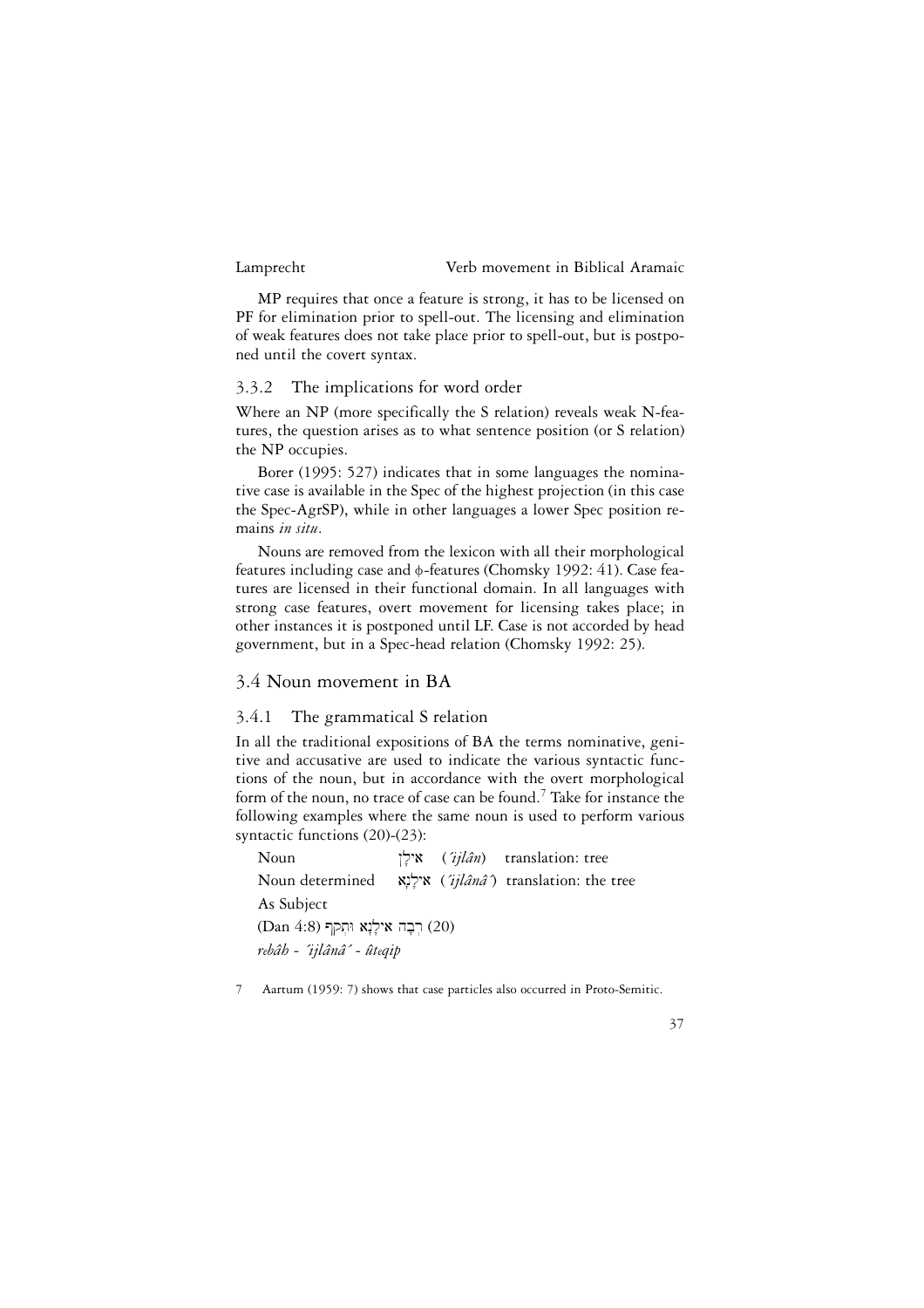he grew large - the tree - and he grew strong "The tree grew large and strong". As Object (Dan 4:11) גּוֹדוּ אילָנָא (21) *goddû - ´ijlânâ´* cut down - the tree "Cut down the tree". In a genitive construction (22) שֶׁרְשׁוֹהִי דִּי אִילְנָאׁ (23) (22) *sâresowhij - dij - ´ijlânâ´* ^ ^roots his - of - the tree "The roots of the tree". As antecedent in a relative construction (Dan 4:17) אִילְנָא די חֲזַיִתָ *´ijlânâ´ - dij - xazajetâ* the tree - which - you saw "The tree you saw".

In example (20), the subject *´ijlânâ´* takes no overt case and reveals no morphological difference whether used as an object or in the position of a genitive, and so on. From this it follows logically that S in BA in all probability have weak N-features on T.8

The subject in BA reveals number and gender features associated with inflectional morphology. Take the following examples (24)-(25):  $(24)$ 

| מֵלֵך<br>מלכיו | (mêlêk)<br>(malkijn) | masculine singular translation: king<br>masculine plural | translation: kings     |
|----------------|----------------------|----------------------------------------------------------|------------------------|
| (25)           |                      |                                                          |                        |
| מִדינָה        |                      | (medijnâh) feminine singular                             | translation: province  |
| מִדינָן        |                      | (medijnân) feminine plural                               | translation: provinces |

- 8 T licenses the tense of the verb and Spec-TP1 the Case of the subject (Chomsky 1992: 42).
- 38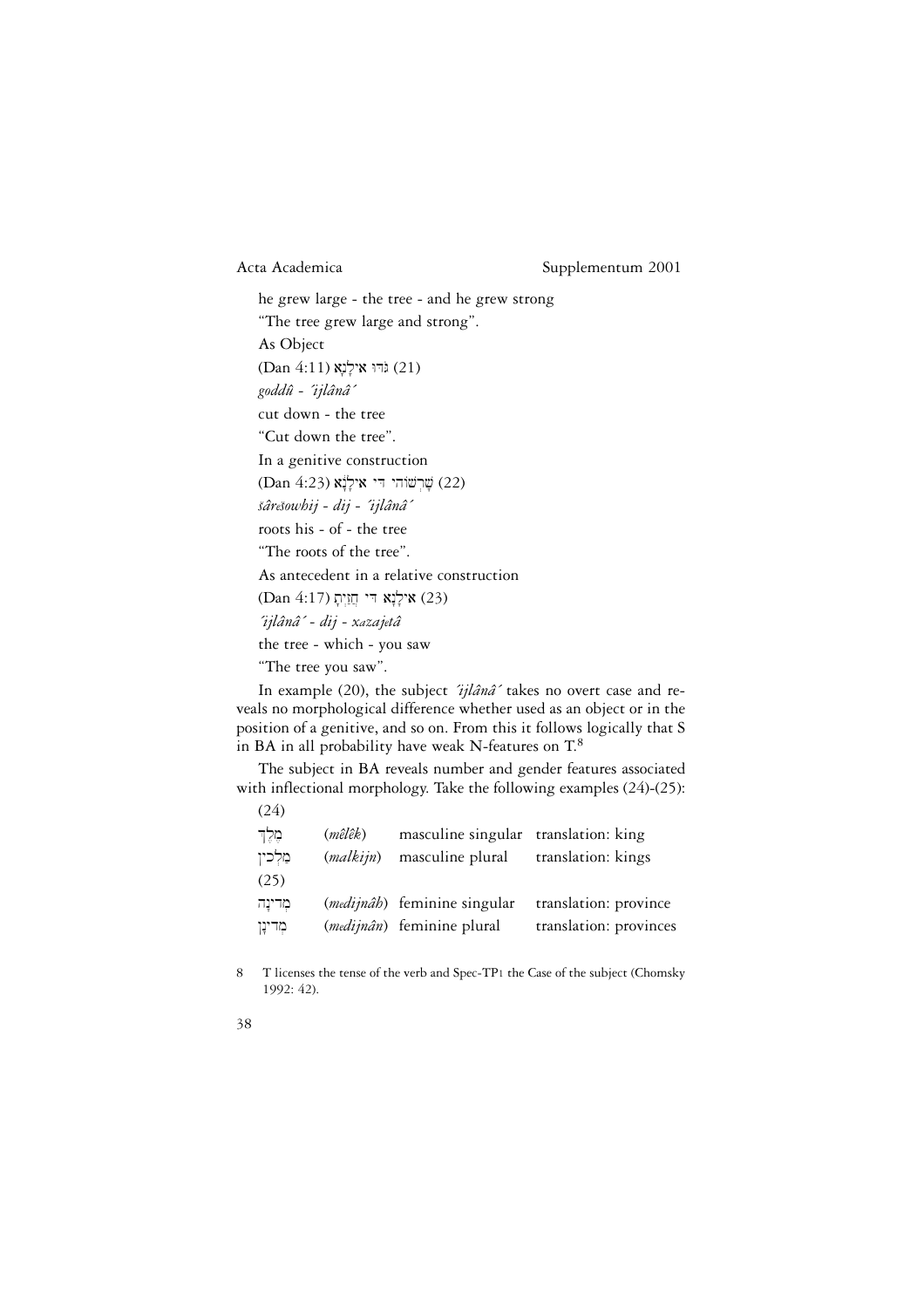(26)

# Lamprecht Verb movement in Biblical Aramaic

All nouns in BA ending in  $\bar{\rho}$  (*âb*),  $\dot{\rho}$  (*ij*) or  $\bar{\rho}$  (*â*) are grammatically feminine. The masculine plural suffix usually ends in  $\gamma$  ( $i/n$ ), and the feminine plural suffix in  $\int (a_n)$ .

Since nouns are not fully inflected for  $\phi$ -features (person being absent), BA reveals weak features on AgrS. In connection with this, BA's weak N-features on AgrS are supported by the non-overt presence of a pronominal subject (as mentioned in 3.2.1).

Apart from a noun such as *´ijlânâ´* (20), capable of functioning as S, BA also has independent pronouns appearing as S in a sentence. These independent pronouns are as follows (26):

| person        | gender    | singular            | plural                       |
|---------------|-----------|---------------------|------------------------------|
|               |           | וה ('anâb)          | אַנַתְנָה <i>('anaxnâb</i> ) |
| 2             | masculine | אַנְחָה ( $'$ anth) | וחון ( $'$ antûn)            |
| $\mathcal{Z}$ | masculine | הוא $(h\hat{u})$    | $\text{min}$ ) אנון          |
|               |           |                     | (המוֹ $(bimmow(n))$          |
| $\mathcal{Z}$ | feminine  | היא $(hij)$         | אנין ( $(innijn)$            |

Like nouns, independent personal pronouns are not indispensible to a sentence, as is shown in  $(14)$ .<sup>9</sup> In contrast a Participle without an overt noun as in (17) may not be omitted. The enforced presence of the pronoun is mainly due to the Participle, which does not allow null subjects (Naudé 1993: 22). It is suggested that the pronoun also has N-features in view of its covert presence in the Perfect and Imperfect weak classes of conjugations.

The strong/weak distinction of N-features applying to the Perfect, Imperfect and Participle may be summarised as follows (27):

<sup>9</sup> The pronoun is lacking where there is no contrast or emphasis to be expressed by the subject. This is in accordance with the principles of economy: the overt absence of the subject pronoun provides less tension than when it is present. Consequently the subject will only be present when overt presence justifies the exertion. Subject pronouns occur only where their presence is mandatory (Haegeman 1994: 21).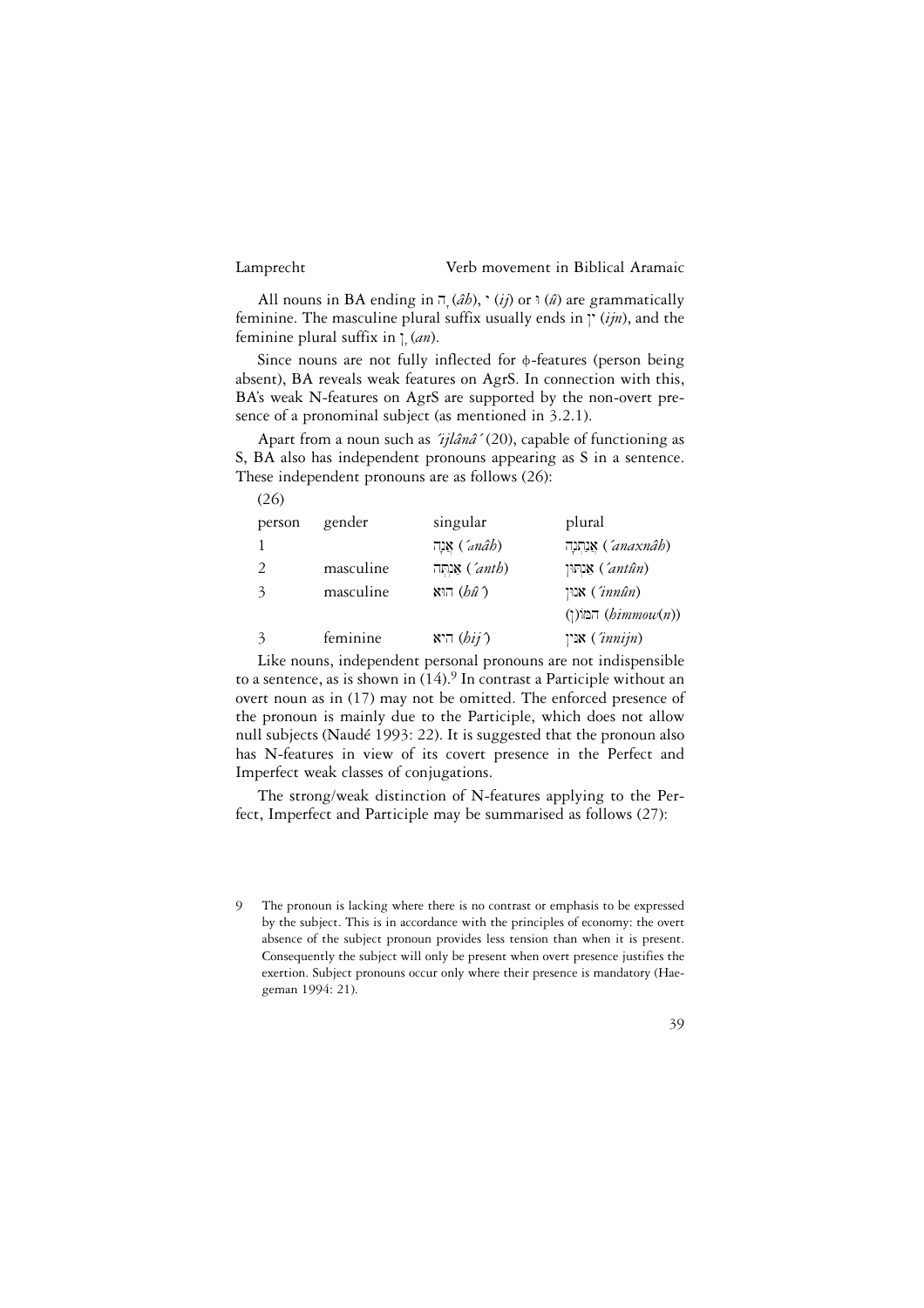(27) T - N-features = weak AgrS - N-features = weak

NP movement is not licensed because weak features are only licensed in covert syntax. Non-overt NP movement to Spec-AgrS takes place in LF in order to license the weak N-features of AgrS and T.

# 3.5 Summary of features

The strong/weak distinction in the N- and V-features of the categories T and AgrS in BA may be listed as follows:

(28) Perfect/Imperfect

| $\mathbf T$     |  | - N-features = weak |  |            |
|-----------------|--|---------------------|--|------------|
| T               |  | - V-features        |  | $=$ strong |
|                 |  | AgrS - N-features   |  | $=$ weak   |
|                 |  | AgrS - V-features   |  | $=$ strong |
| (29) Participle |  |                     |  |            |
|                 |  | T - N-features      |  | = weak     |
|                 |  | T - V-features      |  | $=$ strong |
|                 |  | AgrS - N-features   |  | $=$ weak   |
|                 |  | AgrS - V-features   |  | = weak.    |

# 3.6 Derivation of word order in MP

MP supplies no word order parameter for the lexical domain, but it does incorporate the assumption that there is one single word order subjacent to all human languages, *viz* S-V-O.<sup>10</sup> The universal sequence is expressed in the general structure (30):

(30)



10 Bennis (1995: 11-2) provides a complete resume of the way in which the concept of a single subjacent word order for all languages was arrived at.

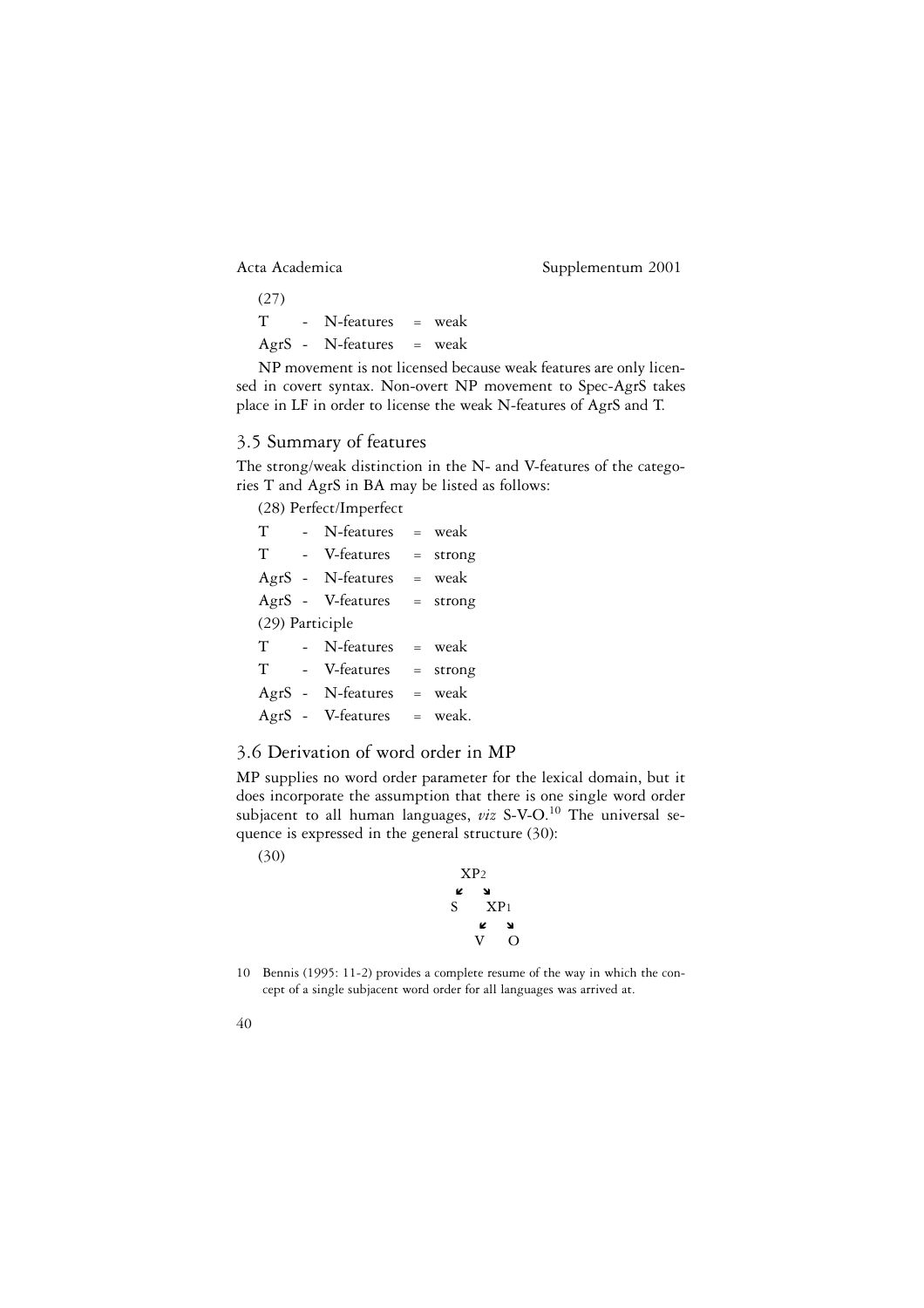The word order at the LF level of representation is to a great extent common to all languages, but the PF representation differs from language to language. These differences in overt syntax prior to spell-out are determined by the morphological features from which functional categories are assembled, relating specifically to the strong/weak distinction in the N- and V-features of the categories T and Agr  $(31)$ :

(31)



The derivation of V-S and S-V word order in BA will now be explained.

# 3.7 The V-S word order in BA

The following data in various types of sentences seem to support a V-S word order in BA (32)-(40):

Intransitive Verb V as Perfect active in various types of sentences Simple sentences (32) אתִיעַטוּ כֹּל סָרְכי מַלְכוּתָא (32) *´itjâ`athû - kol - sârekej - malkûtâ´* they have deliberated - all - administrators - of the kingdom "All the administrators of the kingdom have deliberated". Complex sentences (33) בארַין קָמוּ וֹרְבָּבֵל וְיֹשׁוַּע (33) *be´dajin - qâmû - zerubbâbêl - wejesûa`* ^then - they arose - Zerubbabel - and Jeshua "Then Zerubbabel and Jeshua arose".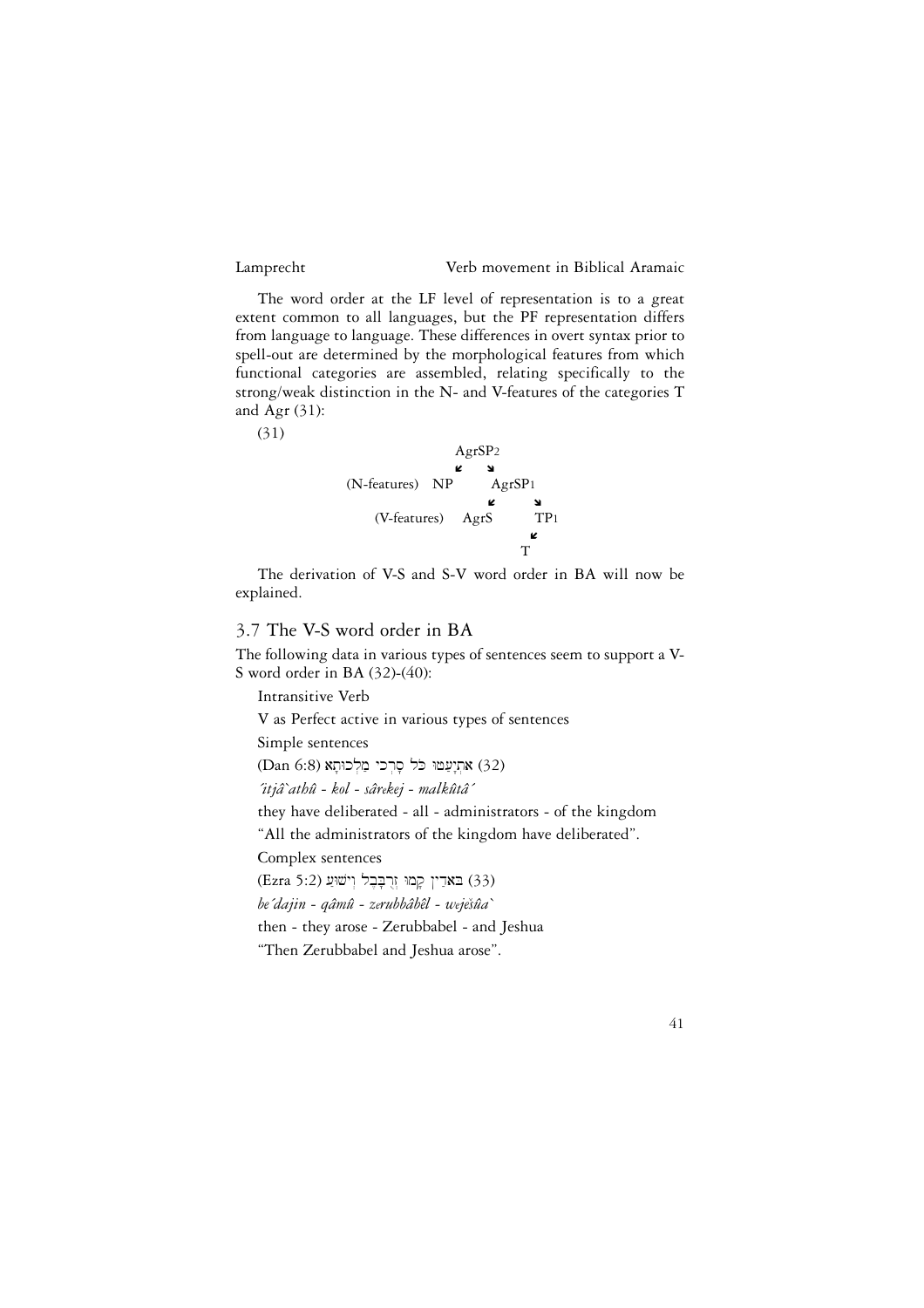(34) עַר די התנורת אָבֶן (34) *`ad - dij - hitgezêrêt - ´êbên* until - she was cut out - stone "Until a stone was cut out". (35) כְּל־קֶבל הְנָה בּה־זמְנָא קְרבוּ גִּבְרין כַּשְׂדָאין (3:8 Dan) *kôl - qobel - denâh - beh - zimnâ´ - qeribû - gubrijn - kashdâ´ijn* therefore - this - in him - the time - they came forward - men - Chaldeans "Therefore at that time certain Chaldeans came forward". V as Imperfect active in various types of sentences Simple sentences (36) הְחֹתוֹהי תַּטְלל חִיוַת בָּרָא (36) *texotowhij - tathelel - xejwat - bârâ´* under him - she found shelter - beasts - of the field "The beasts of the field found shelter under him". (37) תְּנֶד חִיוְתָא מַן־תַּחְתּוֹה' (37) *tenud - xejwetâ´ - min - taxtowhij* let they flee - the beasts from - under him "Let the beasts flee from under him". Complex sentences וּבָתְרַךְ תְּקוּם מַלְכוּ אָחֲר׳ (39) וּבָתְרָךְ  $(38)$ *ûbâterâk - teqûm - malkû - ´âxorij* but after you - she shall arise - kingdom - another "But after you shall arise another kingdom". V as active Participle in various sentences Simple sentences (39) נְפְלִין כָּל<sup>-</sup>עַמְמַיָּא (3:7)<br>נ *nâpelijn - kôl - `amemajjâ´* fell down - all - the nations "All the nations fell down".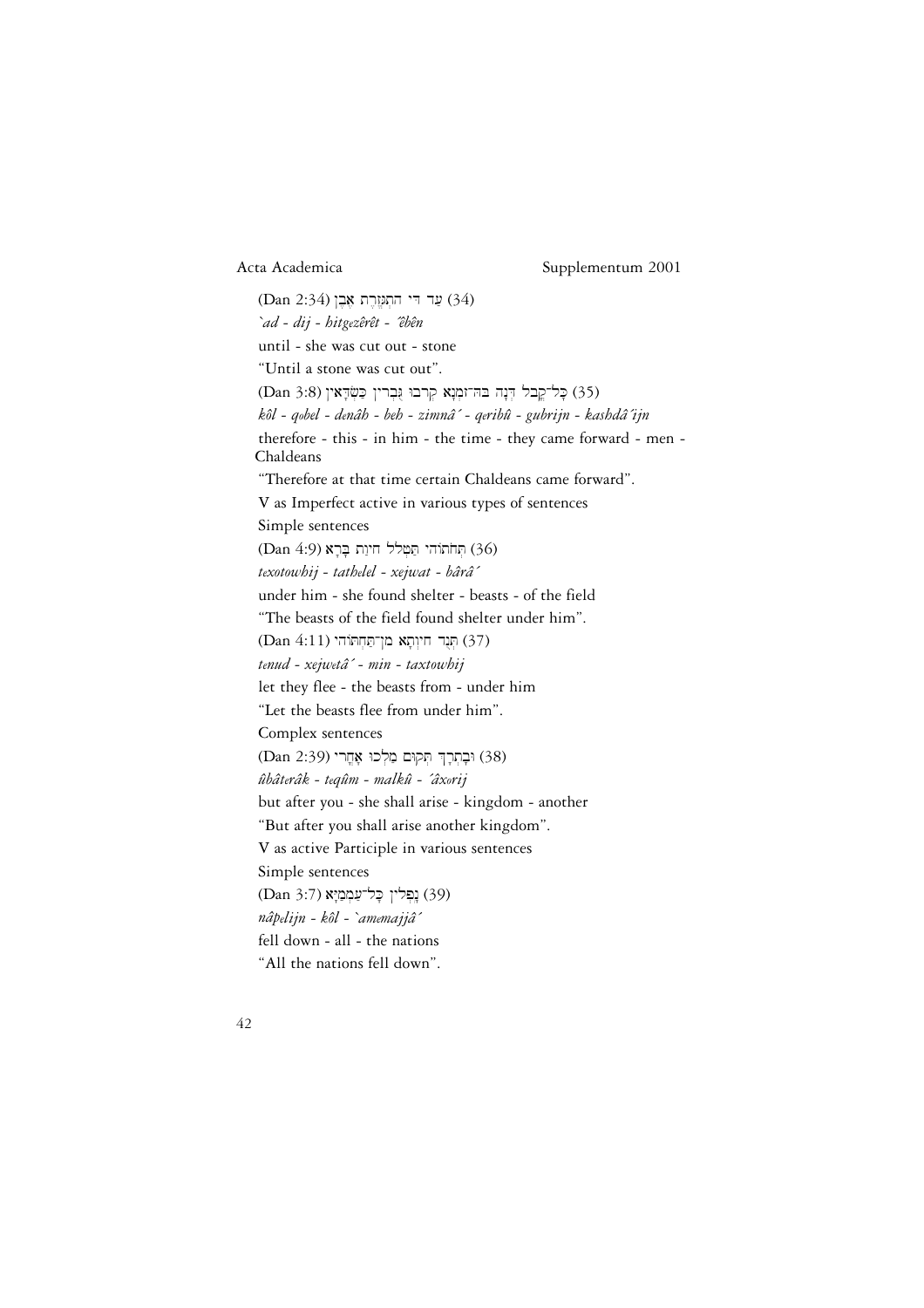Complex sentences

(40) הארין נפקין שַרְרַךְ מישַׁךְ וַעֲבֹד וְנוֹ מַן־גּוֹא נוּרָא (40)

*be´dajin - nâpeqijn - sadrak - mejsak - wa`abed - negow - min - gow´ - nûrâ´* ^ ^ <sup>|</sup>

then - came out - Shadrach - Meshack - and Abednego - from oven - of the fire

"Then Shadrach, Meshack and Abednego came out from the fire".

The syntactic derivation of sentence (32), representing (32)-(38), starts with a selection of substantive heads — the V *´itjâ`athû* and the NP *kol-sârekej-malkûtâ´* each of which fully inflected, with its particular morphological features (case, tense, and congruence) already added. *´itjâ`athû,* as an intransitive V, selects a single argument to receive the thematic role of Agent, *viz kol-sârekej-malkûtâ´*. The progress of the derivation runs as follows:

The operation of projection creates a VP. The VP and the NP are independent of each other (41):

| (41)       |                      |
|------------|----------------------|
| VP         | NP                   |
| w          | ۰Ŀ                   |
| 'itjâ`athû | kol-sârekej-malkûtâ´ |

The operation of projection then creates a new VP with a vacant position for an argument to receive the Agent role (42):

| VP <sub>2</sub> |                      |
|-----------------|----------------------|
| K<br>N          |                      |
| VP1<br>e        | <b>NP</b>            |
| ₩               | ◡                    |
| 'itjâ`athû      | kol-sârekej-malkûtâ´ |

The operation of merging inserts the NP *kol-sârekej-malkûtâ´* into the vacant VP2 position (43). The NP *kol-sârekej-malkûtâ´* forms the Spec of the V *´itjâ`athû* constituting the head of VP.



(42)

VP2 Ó Ô *kol-sârekej-malkûtâ´* VP1 Ð *´itjâ`athû*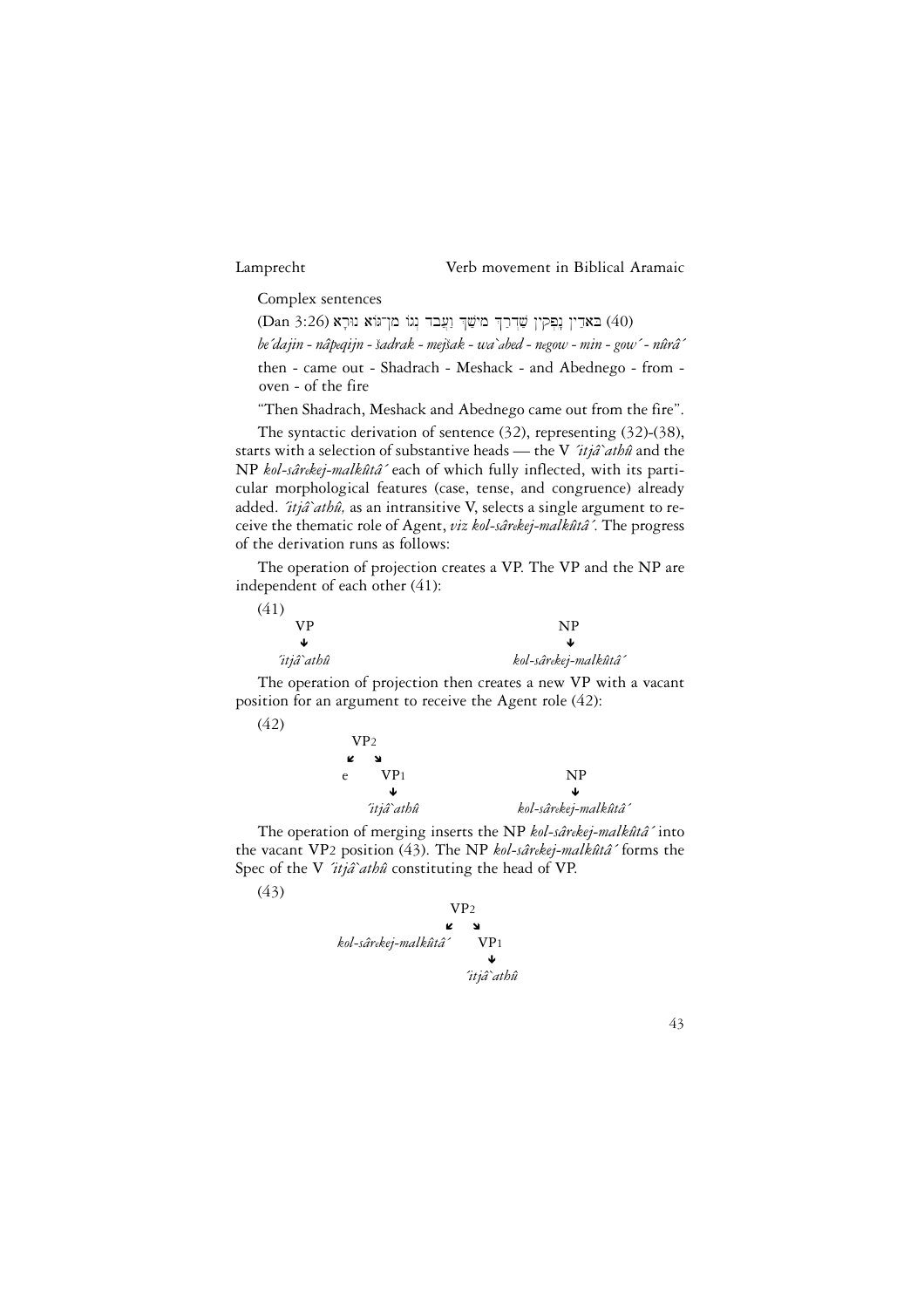The licensing of the morphological features of *kol-sârekej-malkûtâ´* and *´itjâ`athû* in (43) is implied. At least two functional heads, *viz* T and AgrS, are selected, projected and combined with VP2 to constitute a single structure (44):



The strong/weak-distinction may now be illustrated by means of sentence (32), for example, and structure (44). Structure (44) contains two functional categories, AgrS and T, each of which has been assembled from N- and V-features. Structure (44) also has two substantive categories (the V *´itjâ`athû* and the NP *kol-sârekej-malkûtâ´*) which have to be licensed in the course of the derivation for interpretation on PF and LF. Licensing implies that these categories are moved to positions where their morphological features may be licensed. Whether these movements take place before or after spell-out depends on the strength of the morphological features of Agr and T.

The V-features of the functional category T, on the one hand, are strong in BA. This means that V *´itjâ`athû* moves overtly to T in order to license its features. *´itjâ`athû* moves to T prior to spell-out in an instance of head-to-head movement. The V-features of the functional category AgrS are also strong in BA and consequently necessitate a further overt movement of *´itjâ`athû* to AgrS to have its features licensed. The effect of the overt processing in these two instances is reflected in the structure of (45):

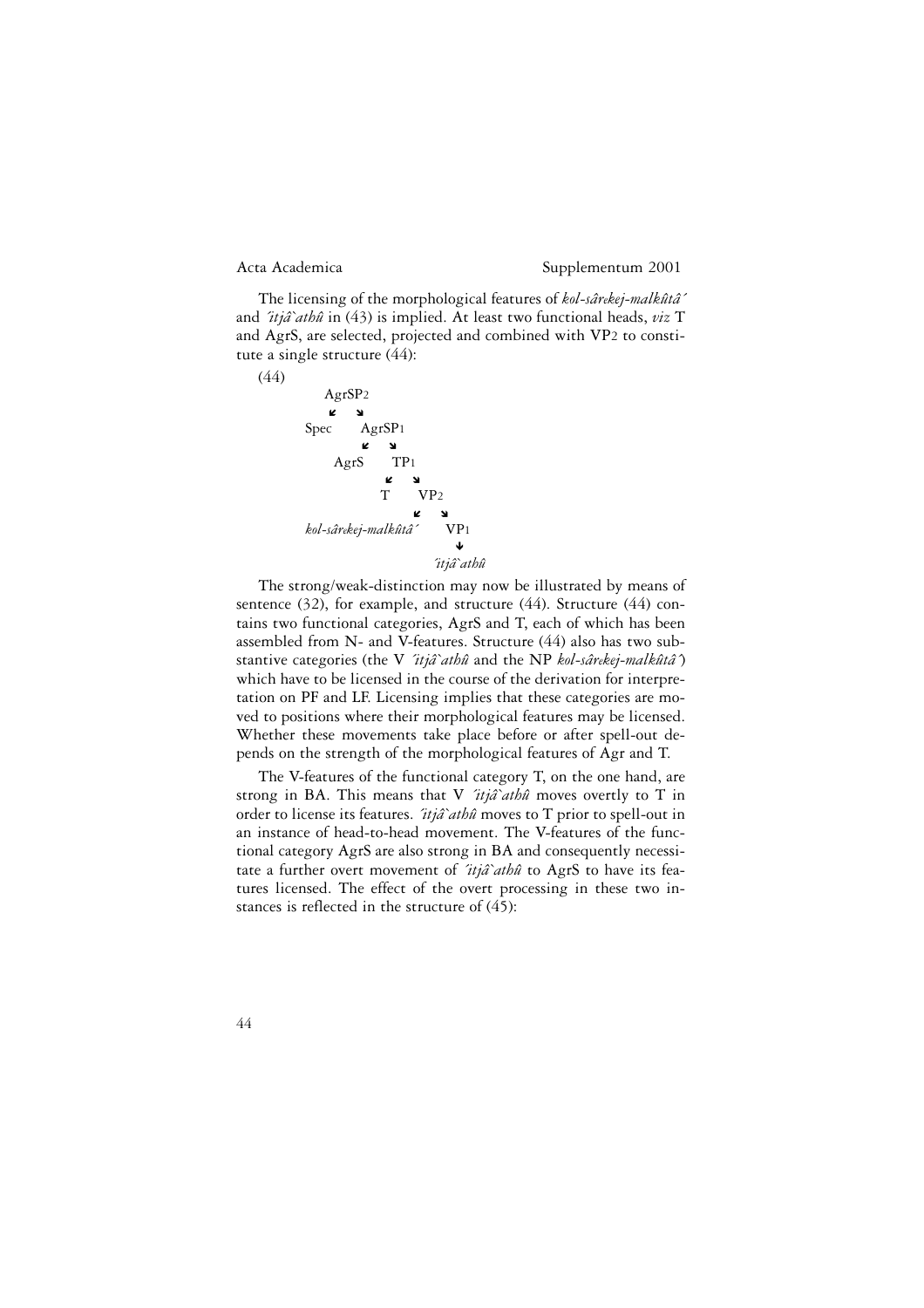(45)

Lamprecht Verb movement in Biblical Aramaic



The N-features of T and AgrS, on the other hand, are weak in BA. Hence, the implementation of the operation of procrastination means that the movement has to wait until spell-out. No overt NP movement takes place in (45) and the NP (subject) remains *in situ*.

The result of V movement in structure (45) entails the revelation of V-S as the superficial word order.<sup>11</sup> Likewise, the syntactic derivation of sentence (39) representing (39)-(40), starts with a selection of substantive heads. In the case of the Participle conjugation class V *nâpelijn* requires one argument to receive the role of Agent *viz kôl- `amemajjâ´*. The respective processing of projection and merging operates until such time as structure (46) is established:

11 A covert NP movement to Spec-AgrS takes place in the LF component so as to license its word order. The NP movement is reflected as covert processing in structure (i):

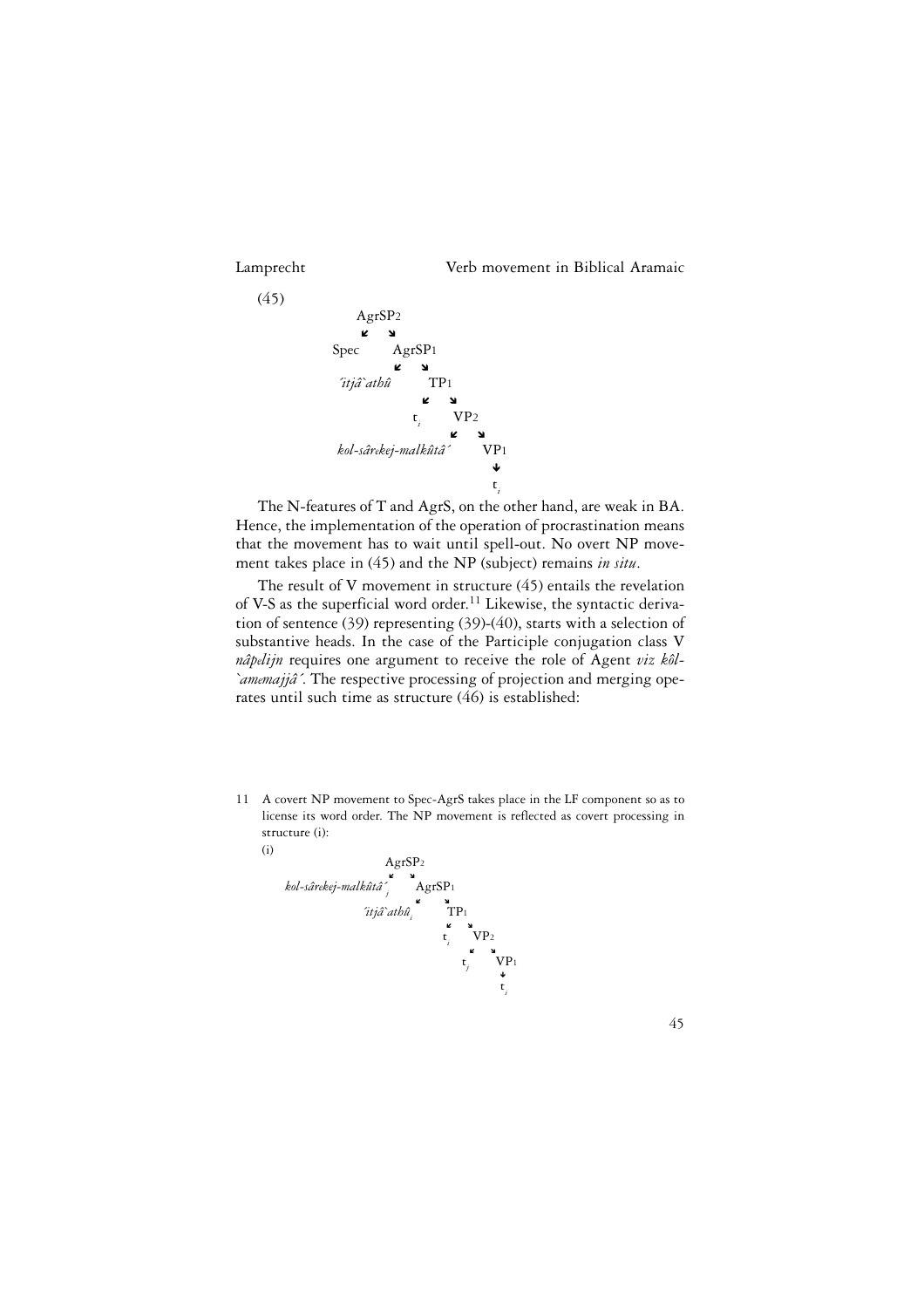

(47)



The morphological features of *kôl-`amemajjâ´* and *nâpelijn* have to be licensed on the two functional heads T and AgrS (47):



As far as the Participle is concerned, the V-features of category T are strong in BA, whereas the V-features of AgrS are weak, with the result that V *nâpelijn* has to move overtly to T in order to license its features. The effect of the single overt processing is revealed in structure (48):





In the present structure no overt NP movement takes place and S remains *in situ*. As a result of V movement in structure (48), V-S is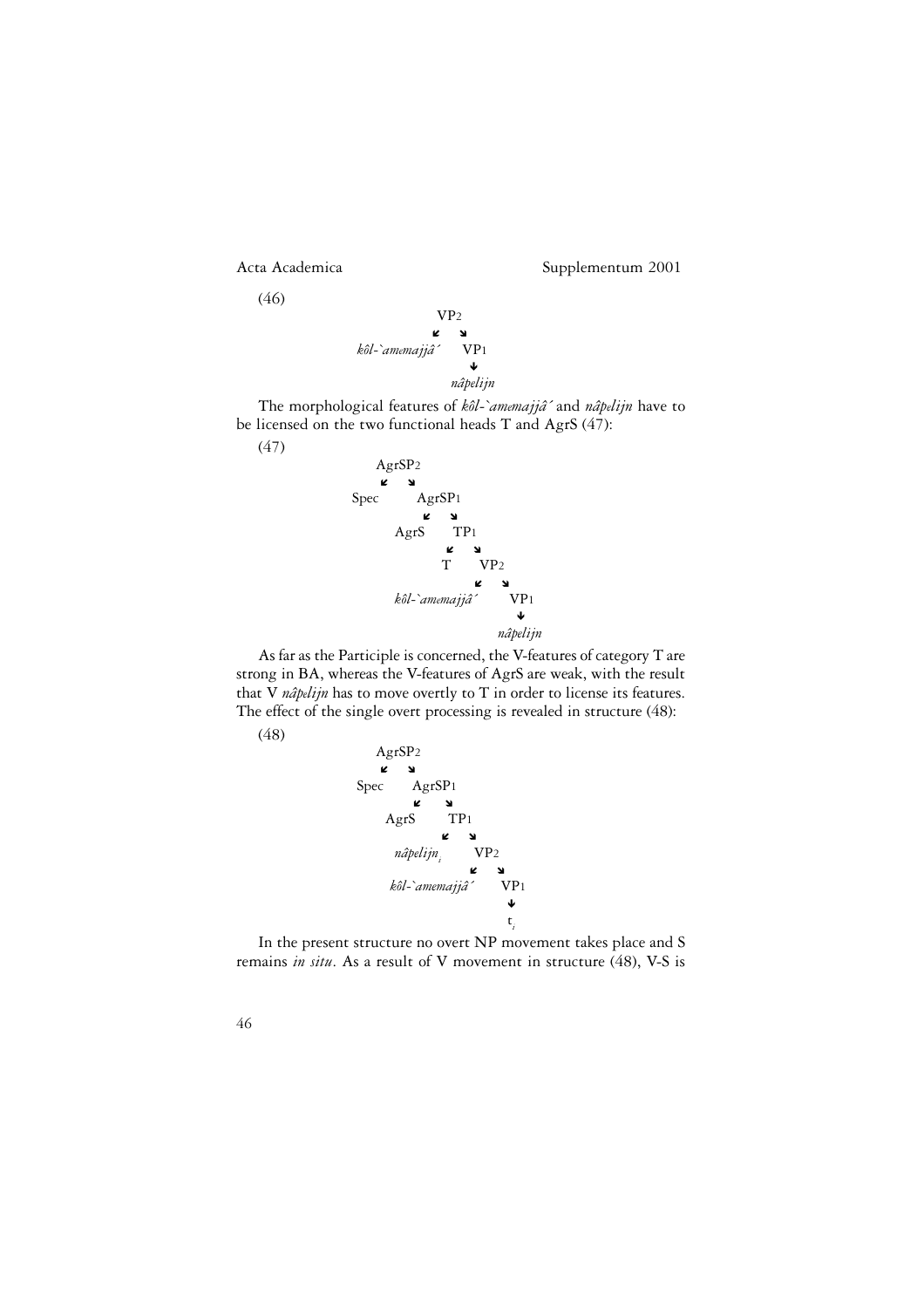revealed as the superficial word order.<sup>12</sup> Where the grammatical relations V and S feature in combination, with the intransitive V, the inference (A) is: in BA, V-S is the unmarked word order.

## 3.8 The S-V word order in BA

Once inference (A) has been accepted for BA, S-V must of necessity be a marked or unusual word order. On what grounds can such a statement be made?

On the one hand, the V-features of T and AgrS in BA are strong. Consequently overt V movement from T to the head of AgrS takes place in the PF component, as indicated in 3.7. On the other hand, the N-features of T and AgrS in BA are weak. Consequently covert NP movement to Spec-AgrSP2 takes place in the LF component in order to license its N-features, resulting in a V-S word order. In the S-V word order S is generated in a position to the left of V. The Nfeatures of AgrS in BA are weak and consequently no overt NP movement to Spec-AgrS can take place. It is clear, however, that overt NP movement has to take place in order to achieve S-V word order. The question arises as to which overt NP movement is applicable in the present instance.

This requires further more discerning consideration of Spec-AgrS in the functional domain. In view of the fact that N-features are weak

12 The V-features of AgrS for the Participle are weak in BA, which renders mandatory a covert V movement to AgrS. This movement takes place after spellout as dictated by the principle of procrastination. The NP *kôl-`amemajjâ´* likewise moves covertly to Spec-AgrS to license its features. This covert NP movement is rendered necessary by the weak N-features revealed by T and AgrS. The covert processing on the LF level is reflected in the following structure (i):

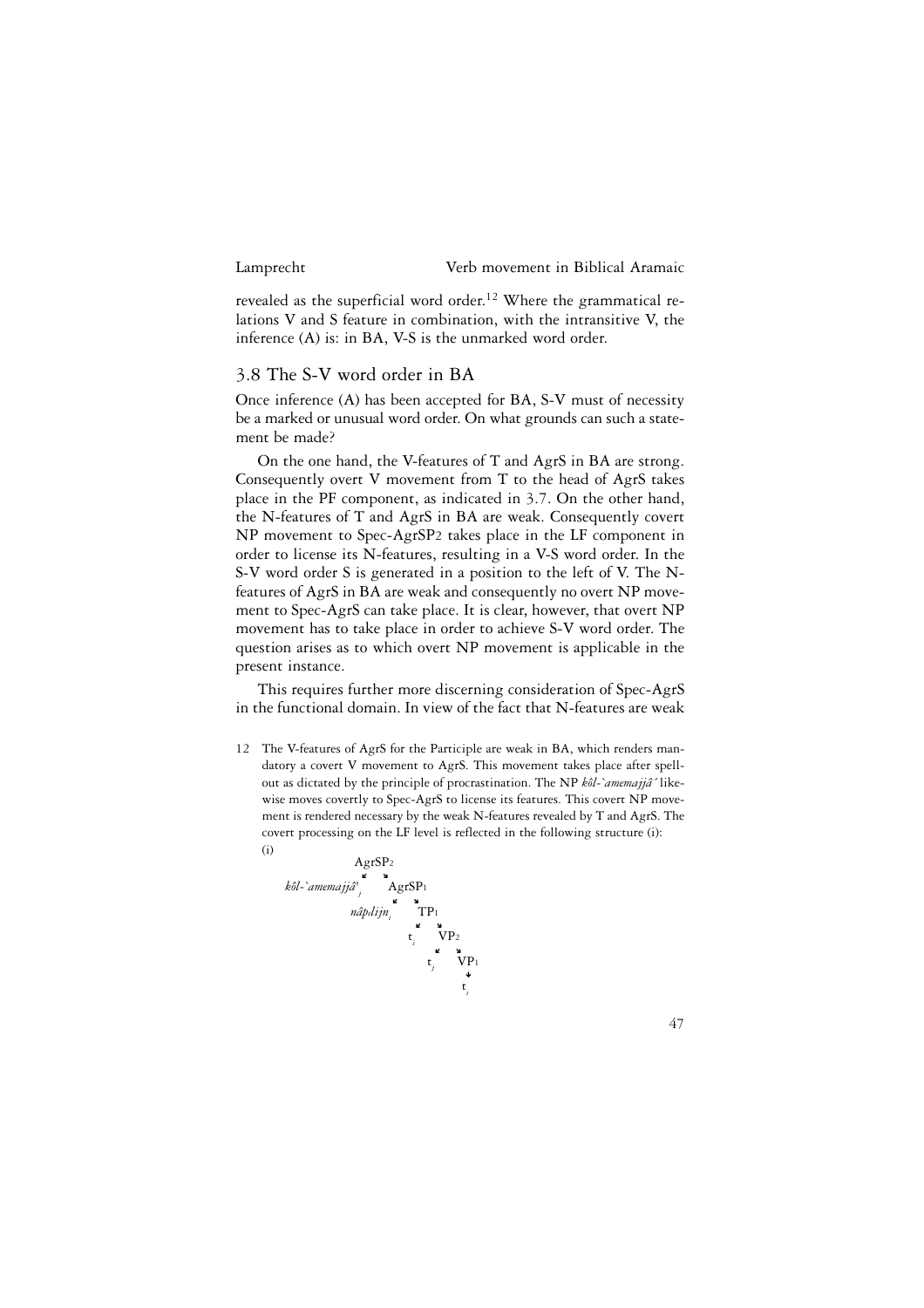in PF and N has to move covertly after spell-out for the licensing of weak N-features in Spec-AgrS, it stands to reason that besides Spec-AgrS, there is a Spec position for the licensing of strong N-features.

Additional evidence may be adduced to substantiate the claim for a second Spec position. Borer (1995: 529) is of the opinion that if S reveals a weak feature in the highest Spec position, it is distinctly possible that this highest Spec occupies an A' position allowing room for topics and scrambled elements. Koopman & Sportiche (1991: 221) hold the view that NP (subject) movement to Spec-IP (which is a topical position) occurs in V-S-O languages, resulting in S-V-O word order. This NP movement is a direct result of the necessity to move S to a topic position from a base-generated position in Spec-VP. This highest Spec position in the functional domain is a non-case position.

In BA a pronominal pronoun features as a subject in a pre-verbal position only in the Imperfect and Perfect classes of conjugation.<sup>13</sup> Compare for example (49)-(50):

Imperfect

(Dan 6:17) הוא יִשׁיזְבנְךְ (49) *hû´ - jesejzebinnâk* ^he - he will deliver you "He will deliver you". Perfect  $(Dan 4:27)$  אֲנָה בֵנֵיְתַה *´anâh - beenajetah* I - I have built him "I have built him".

This subject pronoun can only be marked as a subject topic (Naudé 1993: 17-8, 22-3). Where the external argument is used on its own as a subject, it remains *in situ* (Spec-VP). Where the external argument is used as a subject-topic, it is transferred to the Spec-IP, which is presumed to be a topic position. A subject topic accordingly occupies a pre-verbal position, and a subject remaining *in situ* a post-

<sup>13</sup> By contrast, a pronominal pronoun as a subject in the Participle class of conjugation may occupy a pre- or post-verbal position.

<sup>48</sup>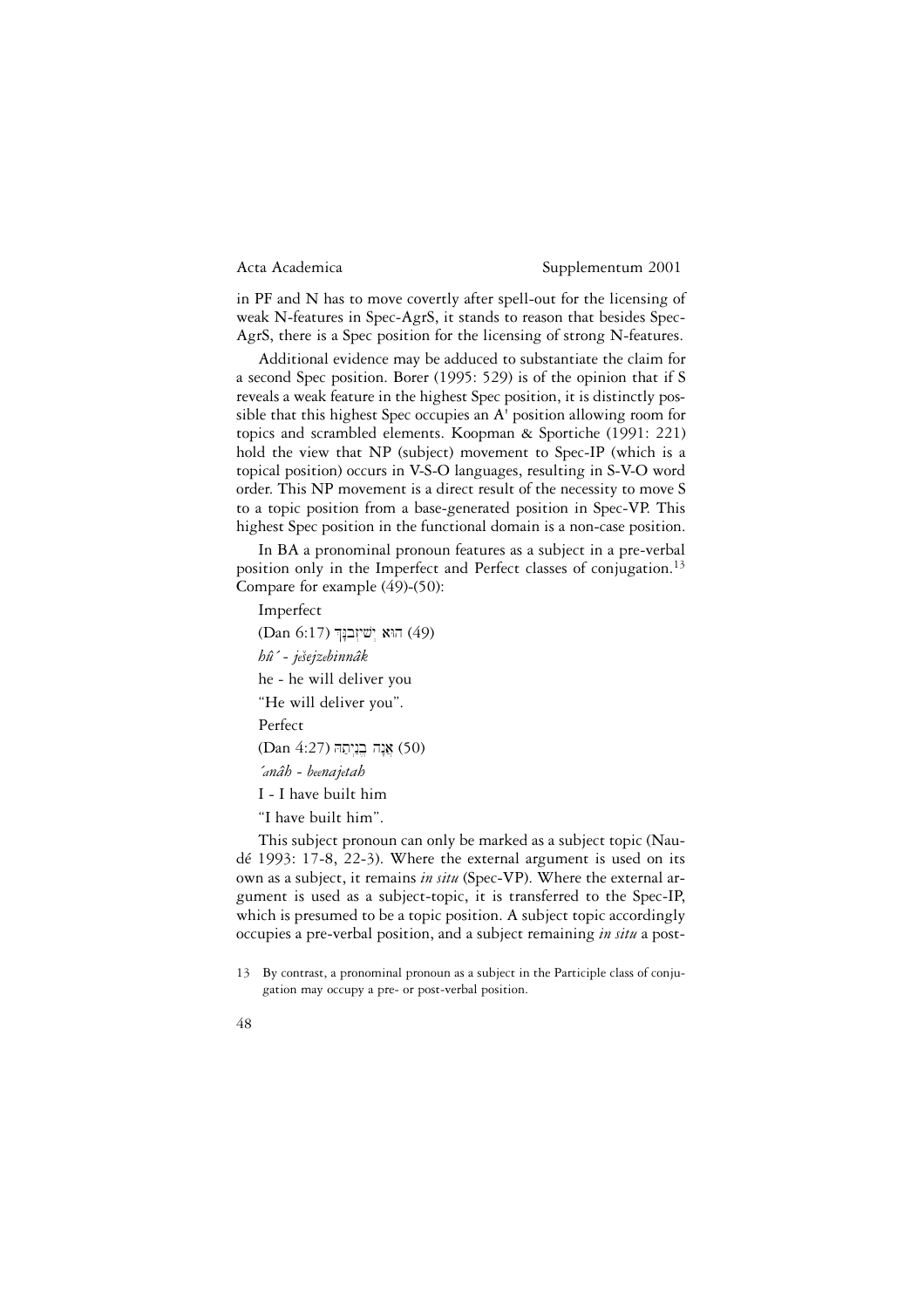verbal position. One may infer from this that topics have strong Nfeatures which have to be licensed.

In MP the abovementioned topic position is not to be confused with a Spec-AgrSP which constitutes the "landing strip" for S in covert syntax. It is quite probable that Spec-AgrSP can never occupy a topic position in BA, in view of the following considerations:

- S transfers to Spec-AgrS to license weak N-features. The Spec-AgrS position is therefore occupied by S.
- The derivation of possible object-topics in BA becomes complicated in that the Spec-AgrS has already been marked for the subject.
- The LF interpretation will eventually assume a different guide. Apart from the subject position Spec-AgrSP, an additional topic position, that of Spec-Top, is thus suggested.<sup>14</sup>

A further question arises for consideration: Why is the (subject) topic not transferred to the traditional topic position in CP? The following answer is suggested:

In BA, embedded sentences with complements<sup>15</sup> are also prone to topicalisation. Take for example (51):

 $(Dan 5:15)$  די־כְתָבָה יִקְרוֹן (51)

*dij - ketâbâh - jigrown*

that - the writing - they can read

complement + topic + rest of the sentence (V)

"...that they can read this writing...".

If Spec-CP were accepted as a topic position, an erroneous word order would be inferred for BA as in (52):

<sup>14</sup> In their analyses of interrogative sentences and topicalisation Zwart (1993) and Hoekstra & Zwart (1994) maintain from a Minimalist approach that CP may be divided into two distinct categories, *viz* WhP and TopP. According to this analysis AgrSP constitutes the complement of Top (the heading of TopP). Spec-TopP provides the "landing strip" of topicalised phrases. Like all functional categories within MP, TopP can only be projected when it is required for featurelicensing.

<sup>15</sup> Naudé (1996) proposes a derivation in MP for complements in BA.

<sup>49</sup>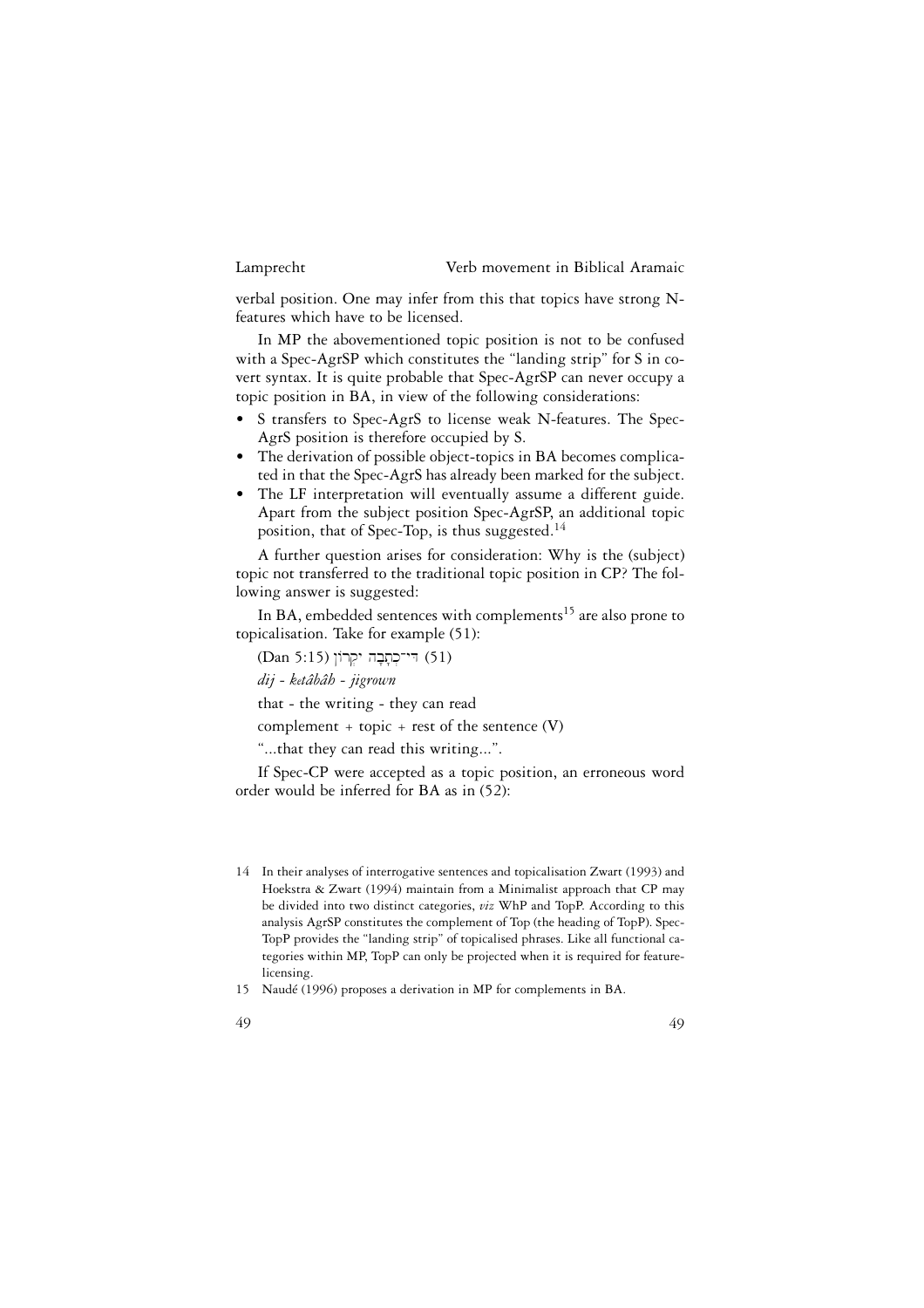CP2  $\mathbf{z}$ (topic) Spec CP1 Ó Ô Comp rest of the sentence

In order to justify the word order (51) it is proposed that a separate topic position for BA be projected (53):



An extension of this diagram takes place which can be set out as follows (54):



In instances where the grammatical relations V and S appear in combination with an intransitive verb, inference (B) applies: in BA

50

(52)

(53)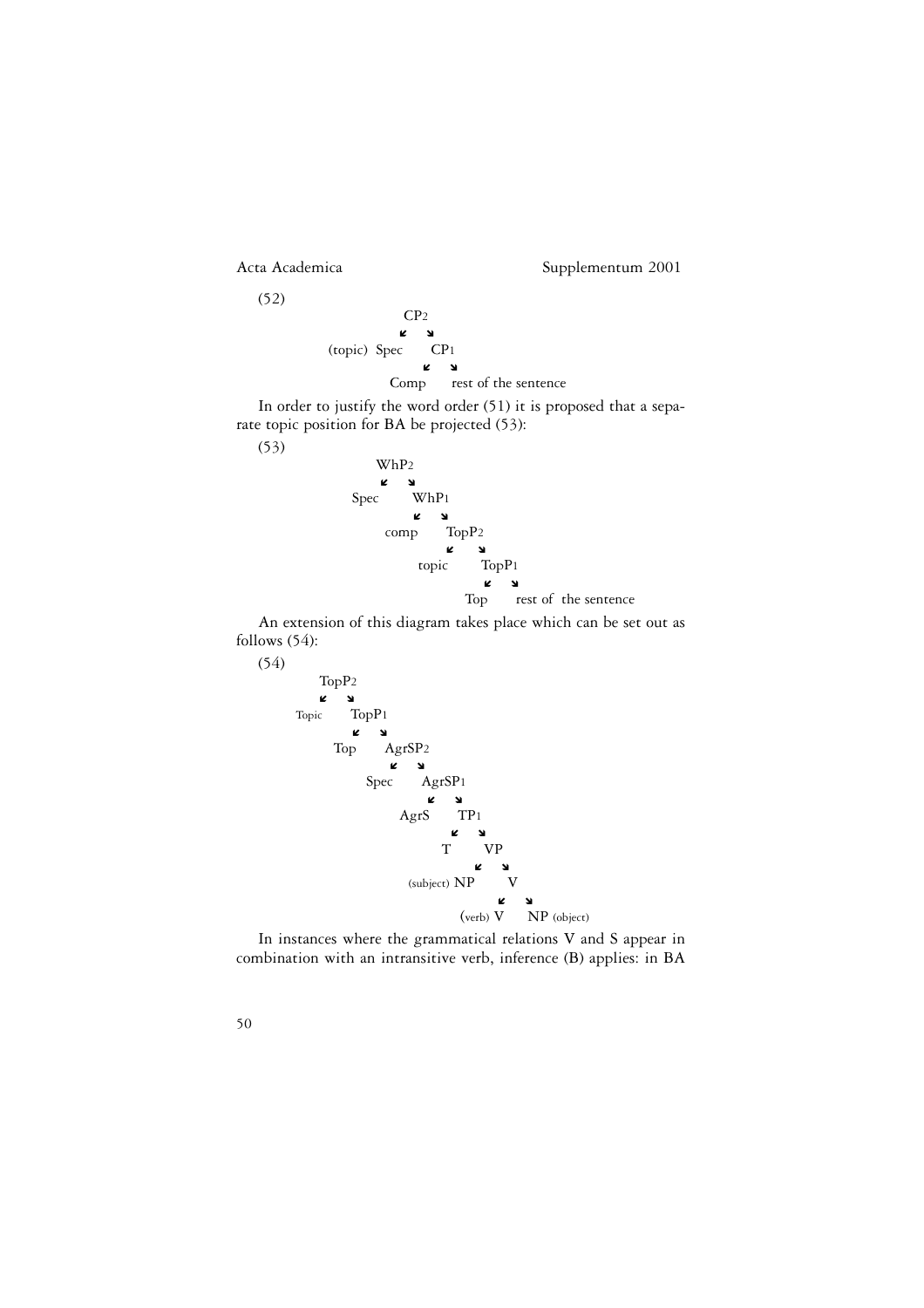S-V word order is a marked word order with the subject occupying a topic position.<sup>16</sup>

The following data in various types of sentence support S-V word order (55)-(65):

Verb intransitve V as Perfect active in various types of sentence Simple sentences (Dan 7:10) דינא יתב *dijnâ´ - jetib* the court - he sat "The court sat in judgment". Complex sentences  $(Dan 7:22)$  וזמנא מטה *wezimnâ´ - methâh* and the time - he came "...and the time came...". (57) אַרַין שׁשְׁבַצַר דּךְ אֲתָא (57) *´eedajin - sesbatstsar - dek - ´atâ´* ^^ then - Sheshbazzar - this - he came "Then this Sheshbazzar came". (58) עַר די שַׂעִרהּ כְּנִשְׁרין רִבָה (58) (68 *`ad - dij - sha`reh - kenisrijn - rebâh* ^ till - hair his - as eagles - he grew long "...till his hair grew as long as eagles' feathers...". V as Imperfect active in various types of sentence Simple sentences (59) שֶׁלָמְכוֹן יִשְׂגא (59) *selâmekown - jishge´* ^peace your - he is great "May your peace be great".

16 Cf also Naudé (1993: 17-8) for an exposition of topicalisation of a subject in BA.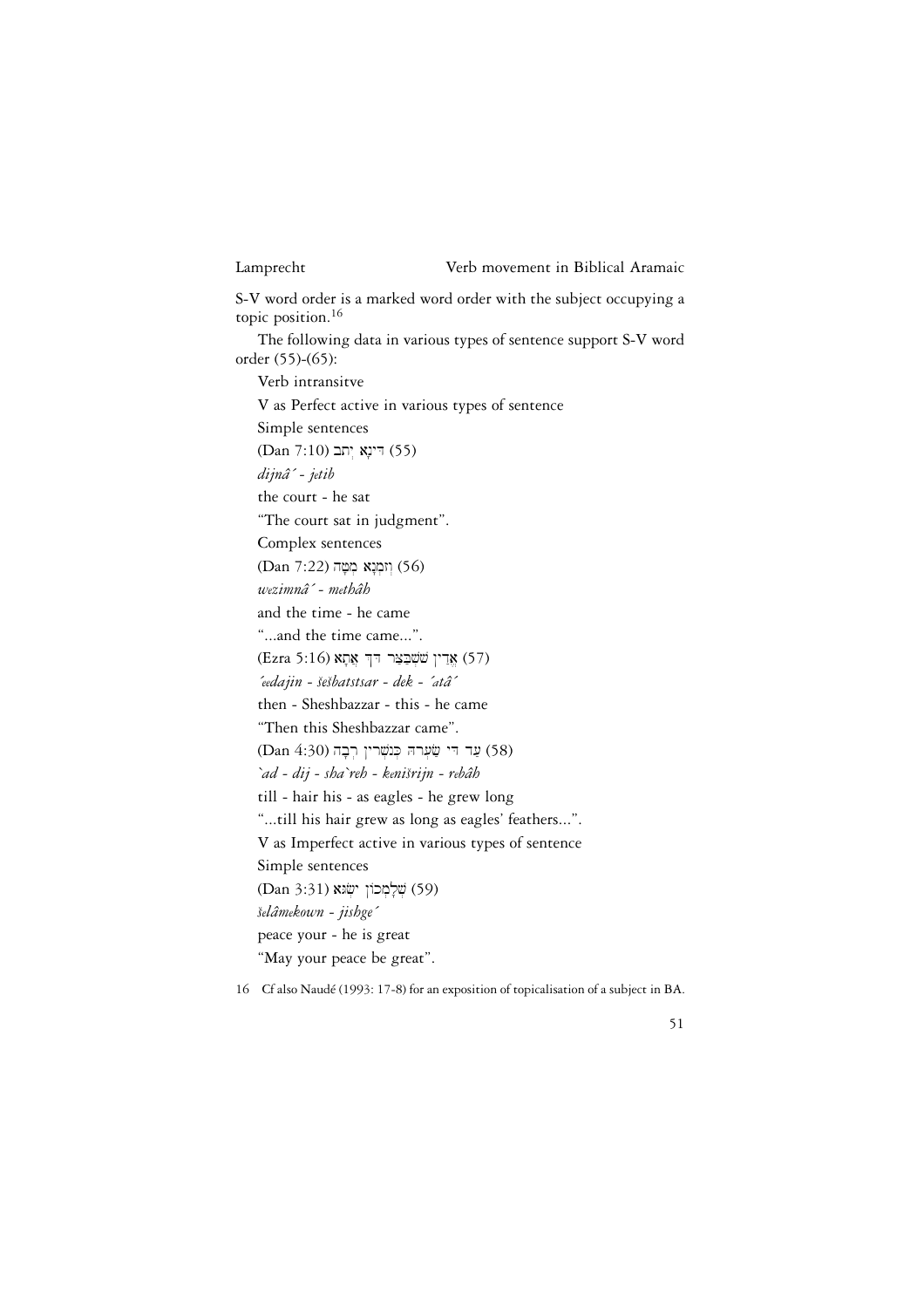Complex sentences (Ezra  $4:13$ ) וְאֵפְּתֹם מַלְכִים תְּהַנְזַק *we´appetom - malkijm - tehanziq* and revenues - king - it will suffer "...and the royal revenues will suffer...". (61) עַר־טַּעְמָא לְדְרְיְוֶשׁ יְהָךְ (61) (£1 *`ad - tha`mâ´ - ledârejâwês - jehâk* ^ till - the report - to Darius - he should reach "...till the report should reach Darius...". (Dan 2:9) עַר די עדָנָא ישִׁתַּוּא (62) *`ad - dij - `iddânâ´ - jistanne´* ^ till - the time - he change "...till the times change...". (63) האַרַין מַלְכָא בּשִׁפַּרִפָּרָא יִקוּם בְּנֶגְהָא (63) (63 *be´dajin - malkâ´ - bisparpârâ´ - jeqûm - benâghâ´* ^ then - the king - in the morning - he arose - in the light "...then, at break of day, the king arose...". V as Participle active in various types of sentence Simple sentences (Ezra 6:14) וְשָׂבִי יְהוּדִיא בָּנֵין (64) *weshâbej - jehûdâje´ - bânajin* and elders - of Jews - they built "And the elders of the Jews built". Complex sentences (Dan 5:9) וויוֹהי שָׁנֵין (65) *wezijowhij - sânajin - `alowhij* ^and colour his - changed - on him "...and the king's colour changed...".

The syntactic derivation of sentence (55), representing (55)-(63), likewise starts with a selection of substantive heads. The V *jetib* requires a single argument to receive the role of Agent, *viz dijnâ´*. The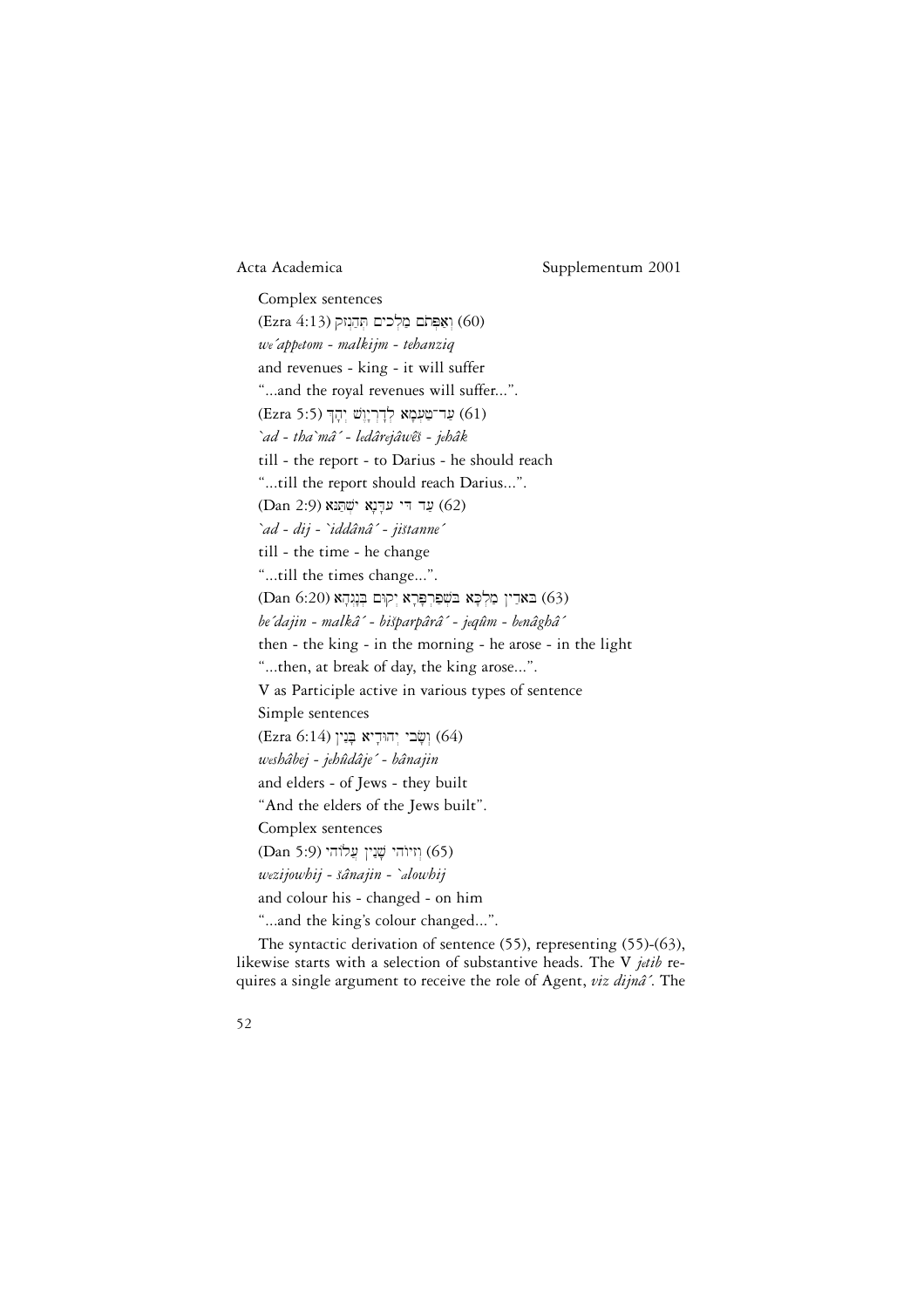(66)

#### Lamprecht Verb movement in Biblical Aramaic

respective operations of projection and merging remain active until structure (66) has been formed:

> VP2 Ó Ô *dijnâ´* VP1 Ð *jetib*

The morphological features of *dijnâ´* and *jetib* are licensed on the two functional heads T and AgrS in a single structure (67). A feature [+ topic] is added to *dijnâ´* and therefore a functional heading Top is selected.<sup>17</sup>



The V *jetib* is in the Perfect conjugation class and has strong Vfeatures at T and AgrS which have to be licensed before spell-out. It moves to T and then to AgrS before spell-out in order to license these features. Overt NP movement takes place in like manner but to the to-

17 Zwart (1993: 281-4) makes a momentous suggestion (i) (which for the present is also acceptable in BA) as far as the functional principal category Top in Dutch is concerned:

(i) the functional head Top has [+ topic]-features, but inherently lacks all Vfeatures.

This suggestion implies that V cannot move to Top in order to license or eliminate strong/weak V-features.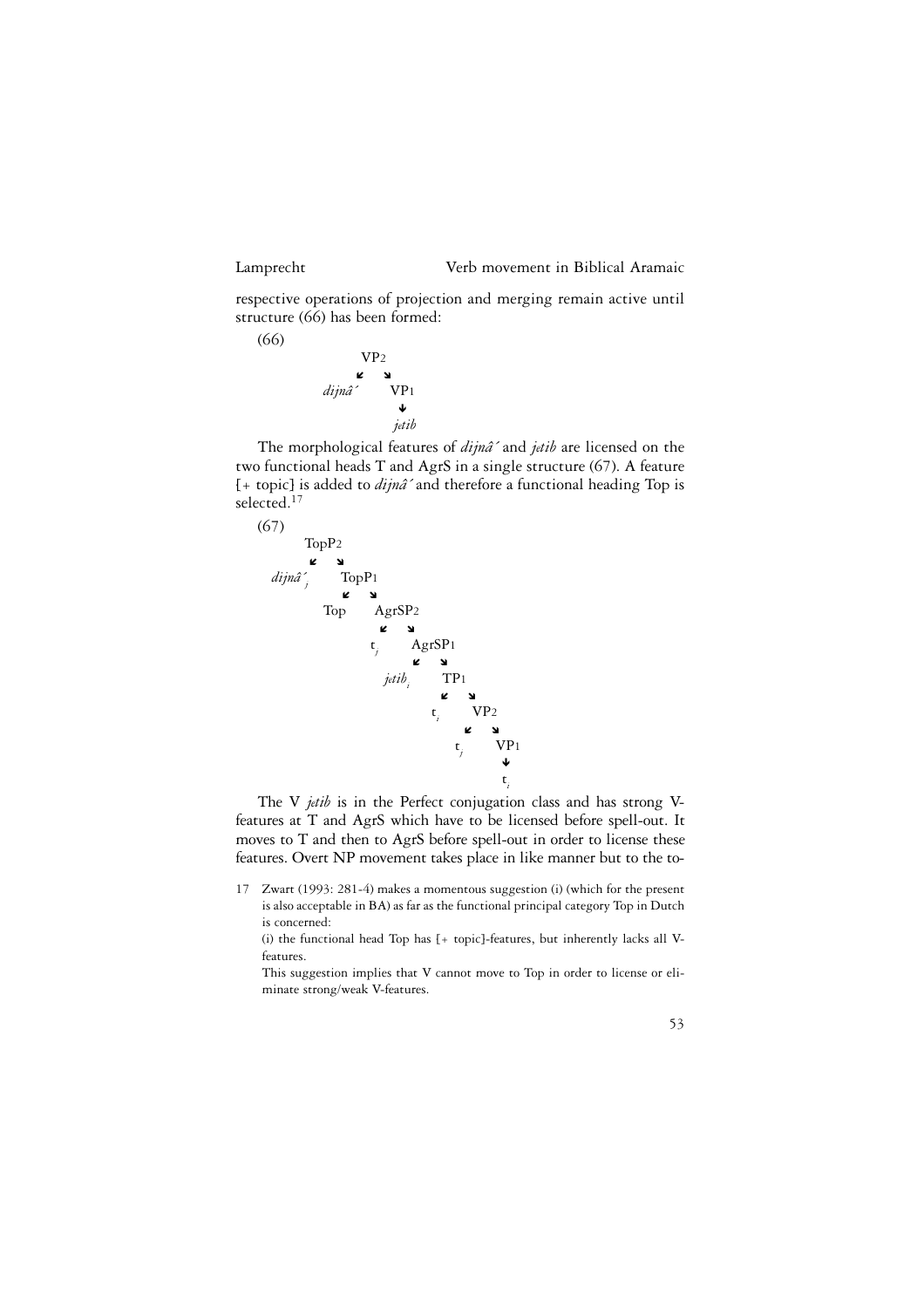pic position in Spec-TopP. Even though the N-features of AgrS are weak, *dijnâ´* moves overtly prior to spell-out to Spec-AgrS underway to Spec-TopP. This feature ensures the shortest route, which is a basic principle of MP. Had this not been the case *dijnâ´* would have had to revert from Spec-Top to Spec-AgrS after spell-out in order to license the weak features. In both cases movement takes place because it is inevitable.

The result of the overt movement in structure (67) is to reveal the S-V word order as superficial.

Again, the syntactic derivation of sentence (64), representing (64)-(65), starts with a selection of substantive heads. In the case of the Participle conjugation class, V *bânajin* requires a single argument to receive the role of Agent, *viz weshâbej-jehûdâje´*. The respective operations of projection and merging remain active until structure (68) has been formed:

(68)



The morphological features of *weshâbej-jehûdâje´* and *bânajin* are licensed on the two functional heads T and AgrS (69). A feature [+ topic] is also added to *weshâbej-jehûdâje´*. Consequently a functional heading Top is also selected.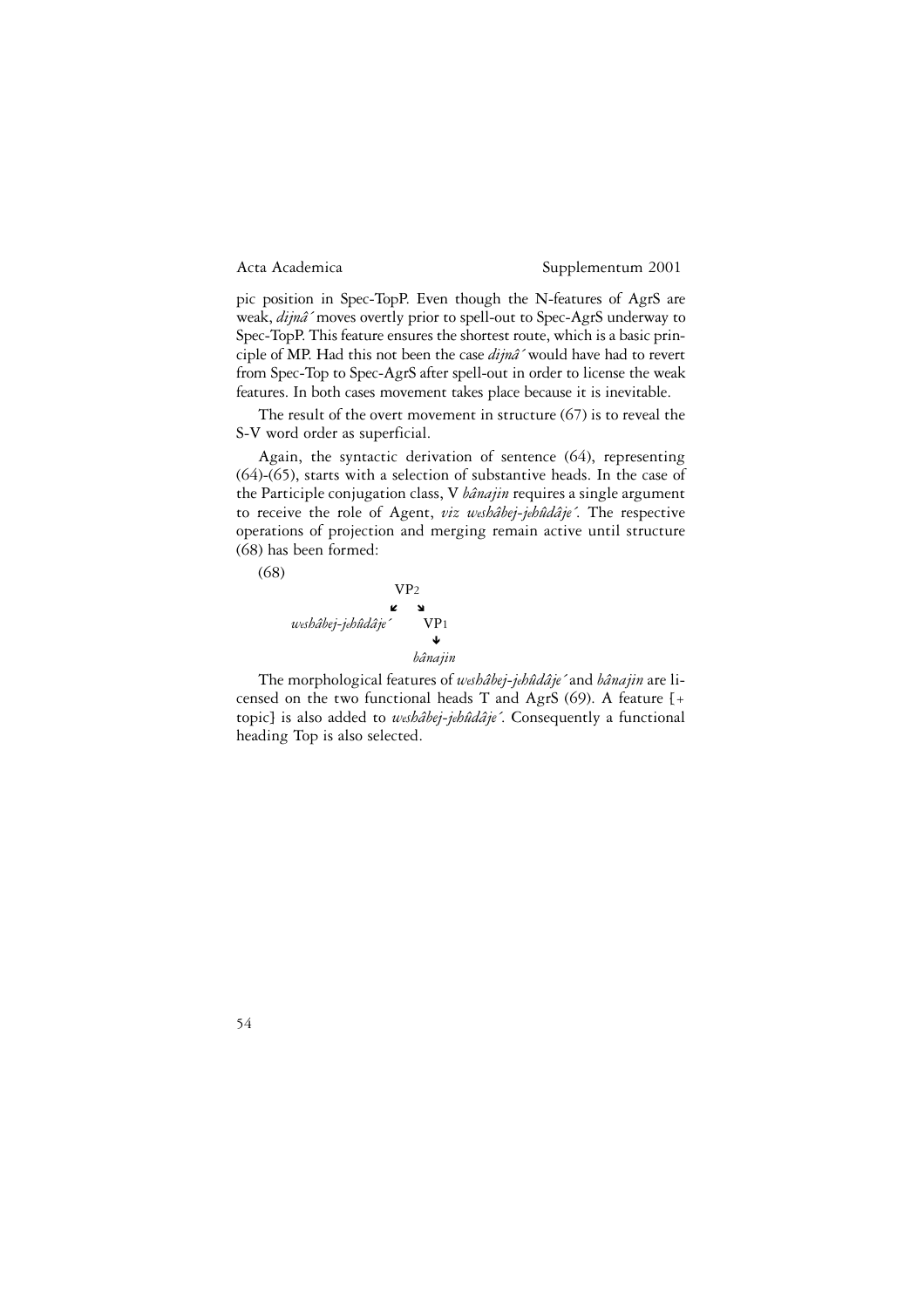55



As far as the participle is concerned, the V-features of T are strong, but those of AgrS are weak. The result is that V *bânajin* moves overtly to T so as to license its strong V-features. Likewise, overt NP movement takes place, but to the topic position in Spec-TopP. In both cases movement takes place because it is necessary.

# 3.9 Conclusions

• The strong/weak distinctions in the N- and V-features of the categories T and AgrS in BA are as follows:

(70) Perfect/Imperfect

| T                      |  | N-features        |  | $=$ weak   |  |
|------------------------|--|-------------------|--|------------|--|
| <b>Contractor</b><br>T |  | V-features        |  | $=$ strong |  |
|                        |  | AgrS - N-features |  | = weak     |  |
|                        |  | AgrS - V-features |  | $=$ strong |  |
| (71) Participle        |  |                   |  |            |  |
|                        |  | T - N-features    |  | = weak     |  |
| T                      |  | - V-features      |  | $=$ strong |  |
|                        |  | AgrS - N-features |  | = weak     |  |
|                        |  | AgrS - V-features |  | $=$ weak   |  |
|                        |  |                   |  |            |  |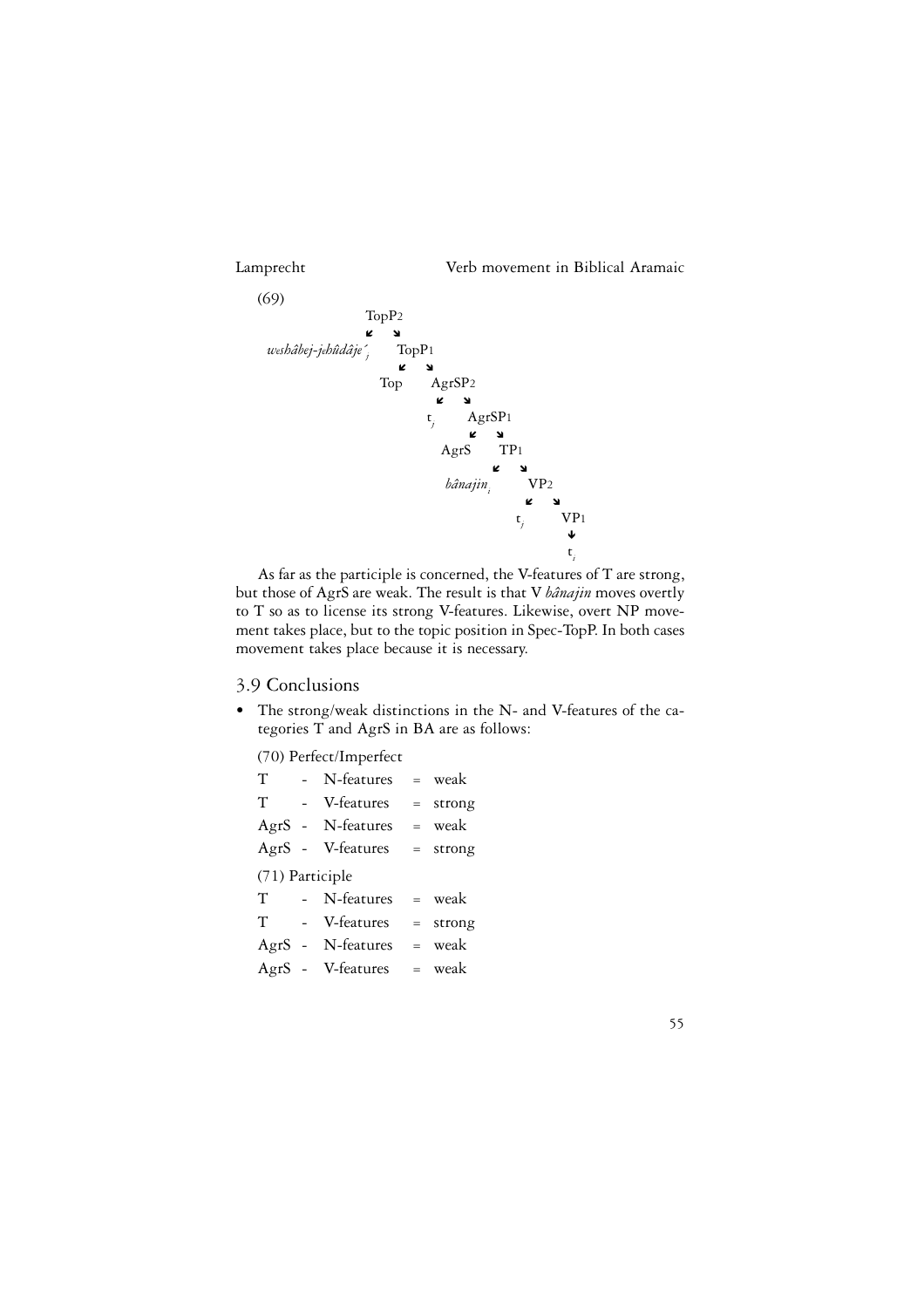• In all instances where relations V and S occur in combination with an intransitive verb, the inference (A) is: in BA, V-S is the unmarked word order.

The verb in the Perfect and Imperfect classes of conjugation has strong V-features on T and AgrS, causing V to move overtly to T and then to AgrS prior to spell-out in order to license its features. The Vfeatures on AgrS are weak and S remains *in situ*.

As far as the Participle is concerned, the V-features of T are strong, but the V-features of AgrS are weak, resulting in overt V movement to T in order to license its features. No overt NP movement takes place and S remains *in situ*.

• In cases where the grammatical relationships V and S occur in combination with an intransitive verb, the inference (B) is: in BA S-V is a marked word order with the subject occupying a topic position.

The verb in the Perfect and Imperfect classes of conjugation has strong V-features on T and AgrS, causing overt V movement to T and then to AgrS prior to spell-out in order to license its features. Overt NP movement does take place, but then to the topic position in Spec-TopP in order to license and eliminate strong topic features prior to spell-out.

As far as the Participle is concerned, the V-features of category T are strong, but those of AgrS are weak, resulting in overt V movement to T in order to license its features. A feature [+ topic] is added to the subject. Overt NP movement to the topic position in Spec-TopP takes place in order to license or eliminate strong topic features prior to spell-out.

• In addition to Spec-AgrS, a Spec position is suggested to which an NP with [+ topic] features may be transferred prior to spellout. This is the reason for selecting a functional heading Top (72): (72)

$$
\begin{matrix}\n\text{TopP2} \\
\text{L} & \text{S} \\
\text{Spec} & \text{TopP1} \\
\text{Top} \\
\text{Top}\n\end{matrix}
$$